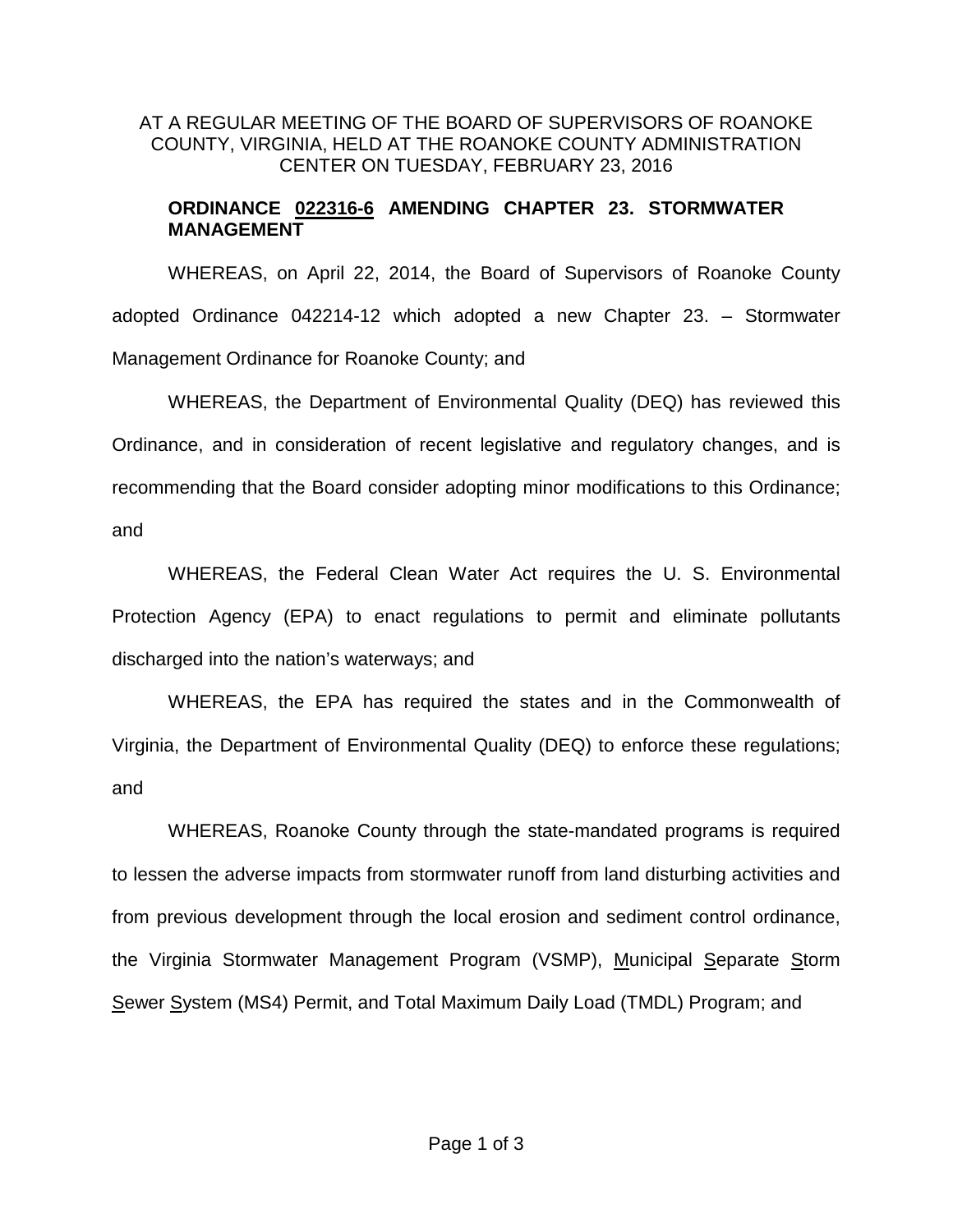WHEREAS, the Commonwealth of Virginia has determined that to increase the effectiveness of these programs, the administration of the VSMP stormwater management requirements are being transferred to the localities; and

WHEREAS, Roanoke County is the local VSMP authority, which will result in additional plan reviews, field inspections, educational activities, enforcement actions, and coordination with DEQ; and

WHEREAS, this ordinance satisfies the DEQ current requirements effective July 1, 2015; and

WHEREAS, staff presented proposed changes to the Board of Supervisors on September 22, 2015; and

WHEREAS, the Board and public requested staff to review and explore additional information regarding the proposed changes which results are included herein;

WHEREAS, the first reading of this ordinance was held on February 9, 2016, and the second reading and public hearing was held on February 23, 2016.

NOW THEREFORE BE IT ORDAINED by the Board of Supervisors of Roanoke County, Virginia, as follows:

1. That Chapter 23. Stormwater Management be, and hereby is, amended and readopted to read and provide as attached.

2. That the effective date of this ordinance is February 23, 2016.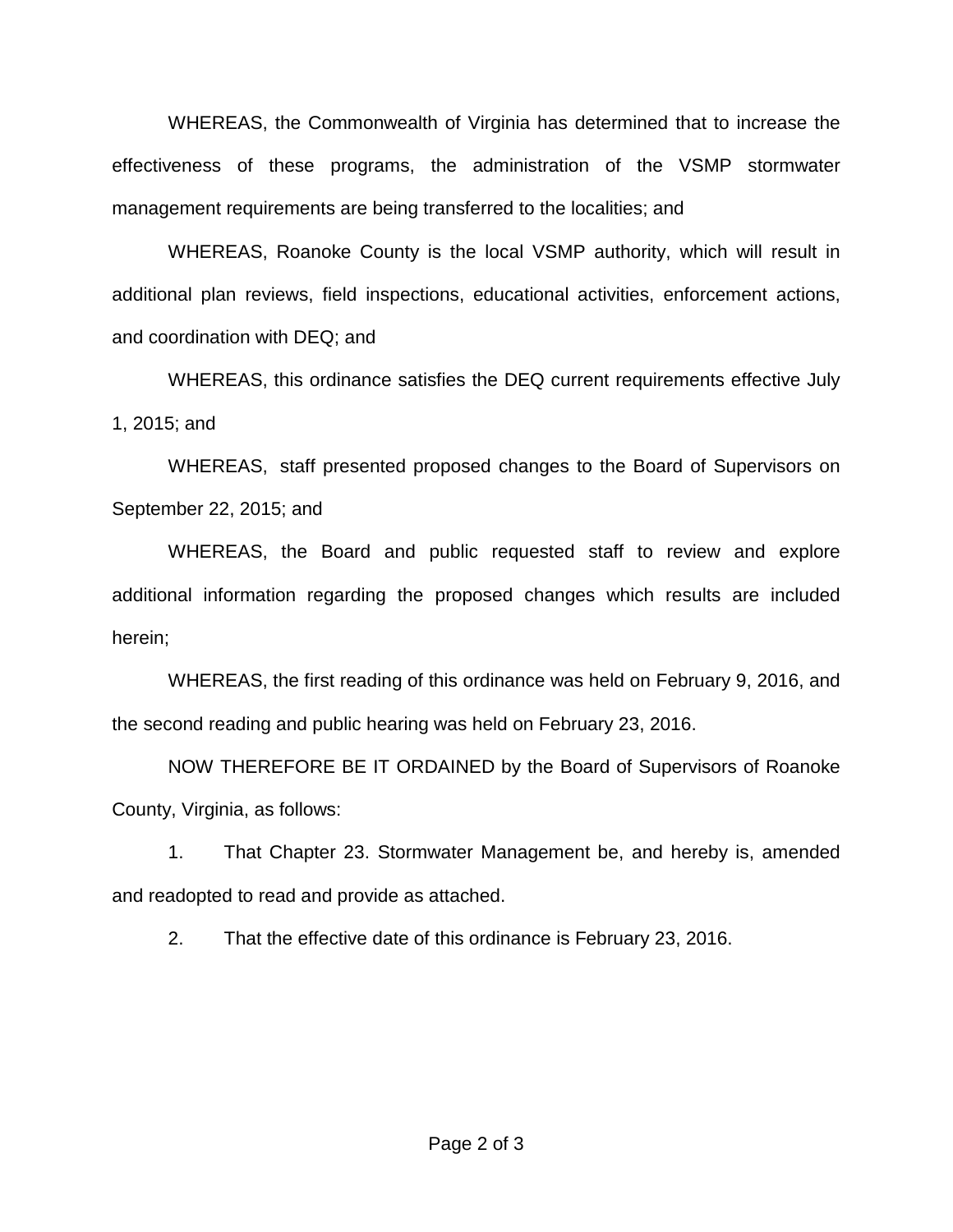On motion of Supervisor McNamara to adopt the ordinance, seconded by Supervisor Peters and carried by the following recorded vote:

AYES: Supervisors Assaid, Bedrosian, Hooker, McNamara, Peters

NAYS: None

A COPY TESTE: LO Deborah C. Jacks

Chief Deputy Clerk to the Board of Supervisors

cc: Arnold Covey, Director of Community Development Tarek Moneir, Deputy Director of Development David Henderson, County Engineer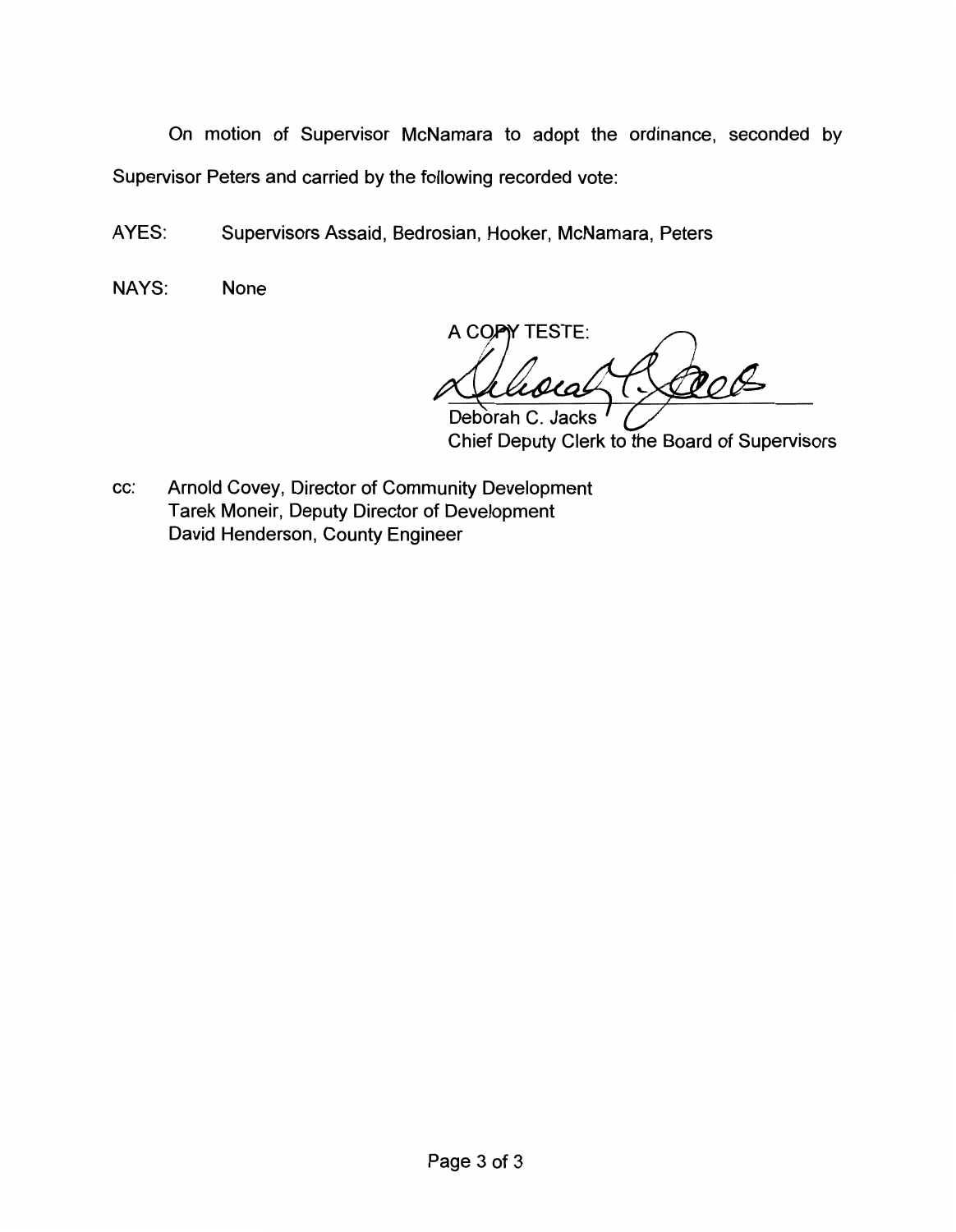## **Stormwater Management Ordinance from Chapter 23 of the County of Roanoke Code**

## **Table of Contents**

| <b>Introduction</b>                                           |                                                                                                                                           |
|---------------------------------------------------------------|-------------------------------------------------------------------------------------------------------------------------------------------|
|                                                               |                                                                                                                                           |
|                                                               |                                                                                                                                           |
|                                                               |                                                                                                                                           |
|                                                               |                                                                                                                                           |
|                                                               |                                                                                                                                           |
|                                                               |                                                                                                                                           |
|                                                               | 23-1.6 Stormwater Management Technical Criteria for Regulated Land                                                                        |
|                                                               | 23-1.7 Stormwater Management Technical Criteria for Regulated Land<br>Disturbance Activities: Grandfathered Projects and Projects subject |
|                                                               |                                                                                                                                           |
|                                                               |                                                                                                                                           |
|                                                               |                                                                                                                                           |
|                                                               | Section 23-3 Program Permit Procedures and Requirements                                                                                   |
|                                                               |                                                                                                                                           |
|                                                               |                                                                                                                                           |
|                                                               |                                                                                                                                           |
|                                                               |                                                                                                                                           |
|                                                               |                                                                                                                                           |
|                                                               | 23-3.6 Comprehensive Stormwater Management Plans and Regional                                                                             |
|                                                               |                                                                                                                                           |
|                                                               | 23-3.7 Stormwater Management Facility Maintenance Agreements                                                                              |
|                                                               |                                                                                                                                           |
|                                                               |                                                                                                                                           |
|                                                               |                                                                                                                                           |
| Section 23-4 Exceptions to Stormwater Management Requirements |                                                                                                                                           |
|                                                               | Section 23-5 Property Owner Responsibilities for Drainage Ways                                                                            |
|                                                               |                                                                                                                                           |
|                                                               |                                                                                                                                           |

23-6.2 Periodic Construction Inspection ....................................................... 23-6.3 Final Inspection and Record Documentation.....................................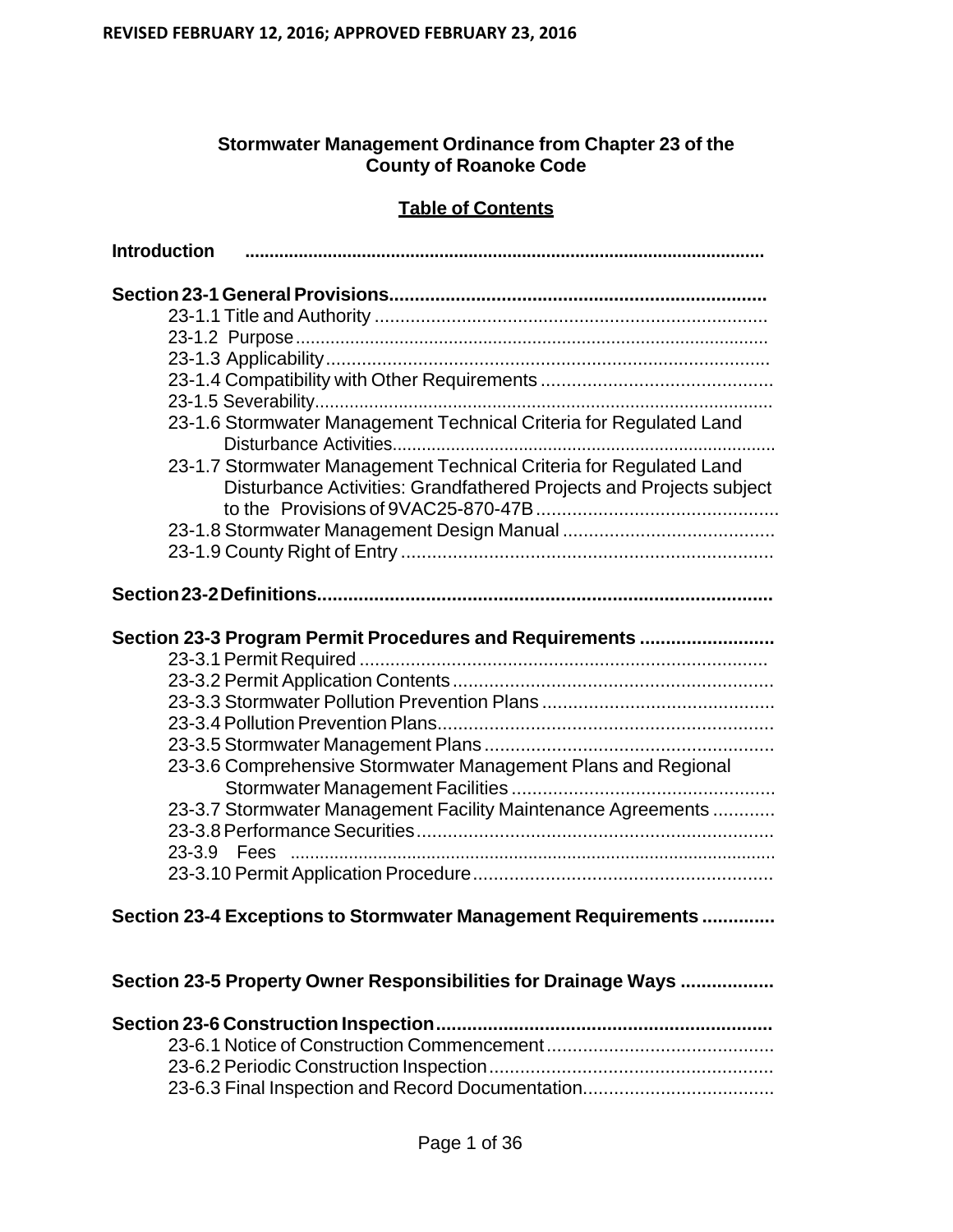| Section 23-7 Post Construction Inspection, Maintenance and Repair  |  |  |
|--------------------------------------------------------------------|--|--|
| 23-7.1 Maintenance Inspections of Stormwater Management Facilities |  |  |
| 23-7.2 Records of Inspection, Maintenance and Repair               |  |  |
|                                                                    |  |  |
|                                                                    |  |  |
|                                                                    |  |  |
|                                                                    |  |  |
|                                                                    |  |  |
|                                                                    |  |  |
|                                                                    |  |  |
|                                                                    |  |  |
|                                                                    |  |  |
|                                                                    |  |  |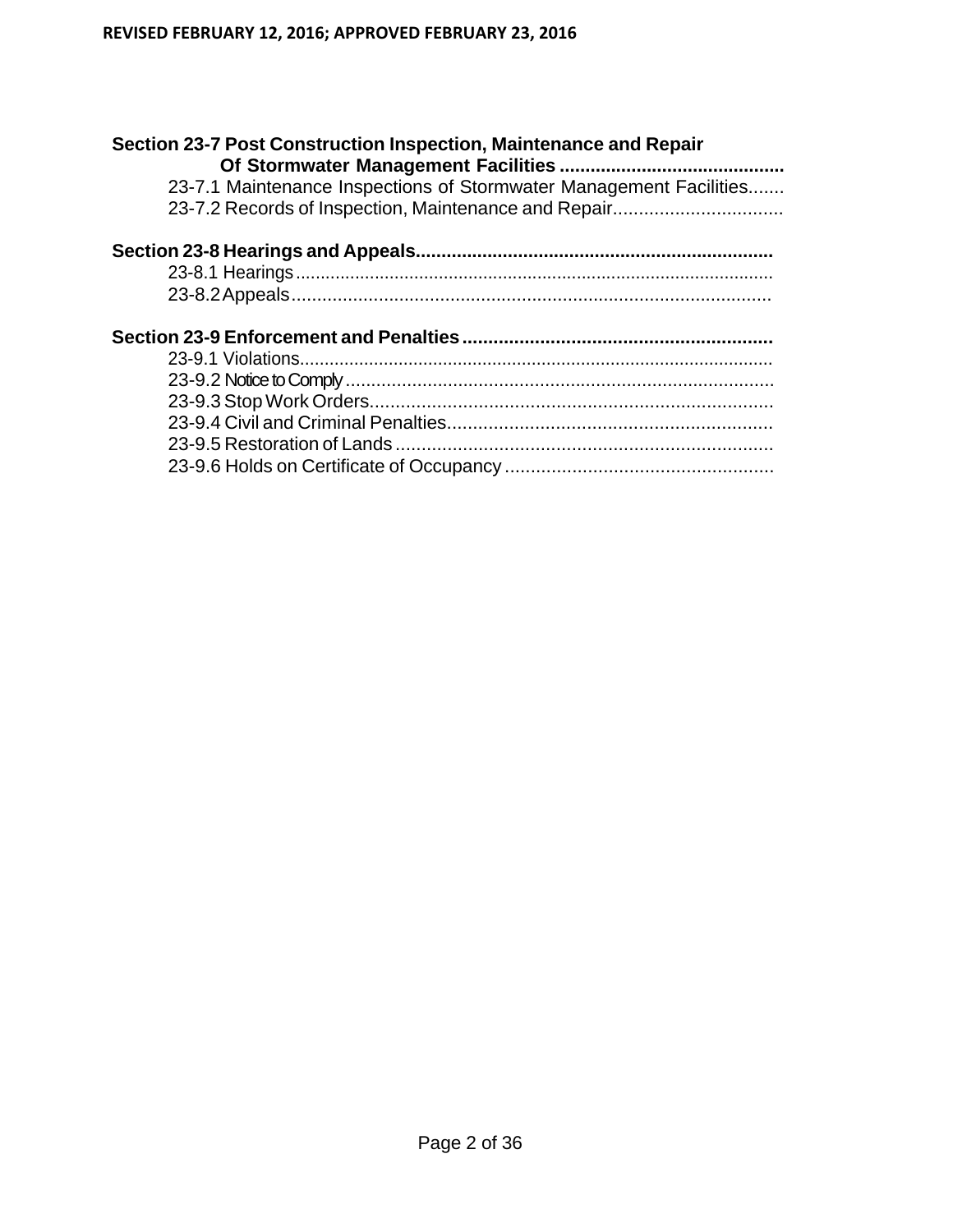# **Chapter 23 Stormwater Management Ordinance County of Roanoke, Virginia**

#### **INTRODUCTION**

The County of Roanoke is home to a vast array of scenic natural resources, from the mountains that span our landscape to the streams that flow through our valleys. This picturesque environment has embraced generations of citizens while drawing in more newcomers every year. The continual increase in population aids in the growth and development of this area, improving jobs and enhancing economic stability. Yet, intensive development can degrade the beautiful natural resources that make the County so special.

Inadequate management of stormwater runoff from land-disturbing activities and development in watersheds increases flood flows and velocities, erodes and/or silts stream channels, pollutes water, overloads existing drainage facilities, undermines floodplain management in downstream communities, reduces groundwater recharge, and threatens public safety. More specifically, surface water runoff can carry pollutants into receiving waters.

The Roanoke River and many of its tributaries inside the County are listed as impaired waters by the Virginia Department of Environmental Quality (DEQ).

Many future problems can be avoided through proper stormwater management, and the County is dedicated to preventing the damaging effects that uncontrolled stormwater may present. The lands and waters of Roanoke County are valuable natural resources that need to be protected. The County finds that it is in the public interest to establish a stormwater management program.

Pursuant to Code § 62.1-44.15:27, this ordinance is part of an initiative to integrate the County of Roanoke's stormwater management requirements with the County of Roanoke's erosion and sediment control (Chapter 8.1) and floodplain management (Section 30-74) requirements into a unified stormwater program. The unified stormwater program is intended to facilitate the submission and approval of plans, issuance of permits, payment of fees, and coordination of inspection and enforcement activities into a more convenient and efficient manner for both the County of Roanoke and those responsible for compliance with these programs.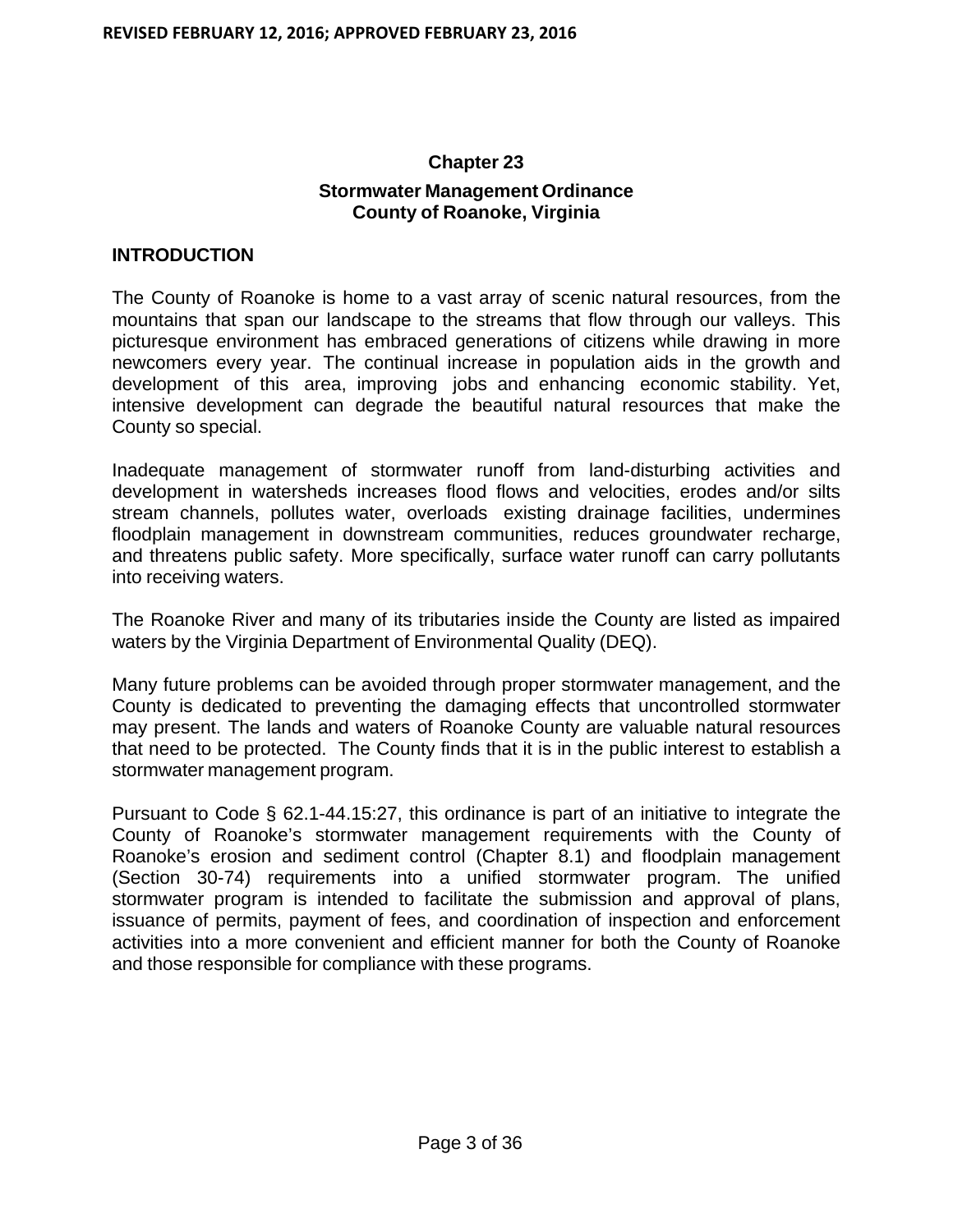## **SECTION 23-1**

## **GENERAL PROVISIONS**

## **Section 23-1.1 TITLE AND AUTHORITY**

- A. This ordinance shall be known as the "Stormwater Management Ordinance of the County of Roanoke, Virginia."
- B. Pursuant to § 62.1-44.15:27 of the Code of Virginia, the County of Roanoke hereby establishes a Virginia Stormwater Management Program (VSMP) for land-disturbing activities within Roanoke County and within the Town of Vinton, and adopts the applicable Regulations that specify standards and specifications for VSMPs promulgated by the State Water Control Board (State Board) for the purposes set out in Section 23-1.2 of this ordinance. The County of Roanoke hereby designates the Director of Community Development as the Administrator of its Virginia Stormwater Management Program.

## **Section 23-1.2 PURPOSE**

The purpose of this ordinance is to promote and protect the general health, safety, and welfare of the citizens of the County and to protect property, state waters, stream channels, and other natural resources from the potential harm of unmanaged stormwater, and to establish requirements whereby stormwater is managed to protect water quality and downstream property owners.

This ordinance provides the framework for the administration, implementation, and enforcement of the provisions of the Virginia Stormwater Management Act (VSMA) and delineates the procedures and requirements to be followed in connection with the permits issued by the Administrator.

## **Section 23-1.3 APPLICABILITY**

- A. Except as provided herein, no person may engage in any land-disturbing activity until a permit has been issued by the Administrator in accordance with the provisions of this ordinance.
- B. A stormwater management plan, or an agreement in lieu of a stormwater management plan, shall be reviewed and approved by the Administrator prior to permit issuance.
- C. Notwithstanding any other provisions of this ordinance, the following activities are exempt, unless otherwise required by federal law: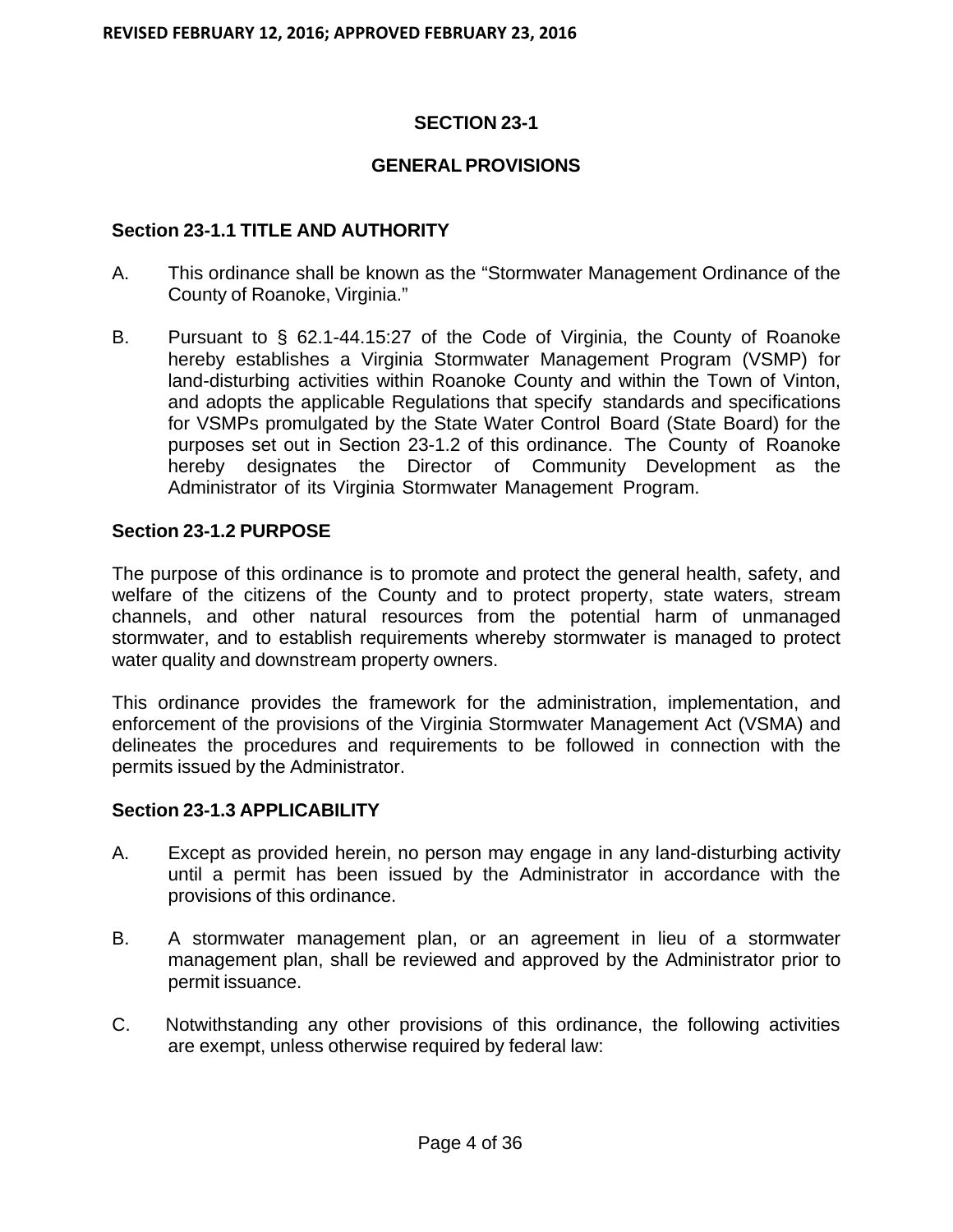- 1. Permitted surface or deep mining operations and projects, or oil and gas operations and projects conducted under the provisions of Title 45.1;
- 2. Clearing of lands specifically for agricultural purposes and the management, tilling, planting, or harvesting of agricultural, horticultural, or forest crops, livestock feedlot operations, or as additionally set forth by the State Water Control Board in regulations, including engineering operations as follows: construction of terraces, terrace outlets, check dams, desilting basins, dikes, ponds, ditches, strip cropping, lister furrowing, contour cultivating, contour furrowing, land drainage, and land irrigation; however, this exception shall not apply to harvesting of forest crops unless the area on which harvesting occurs is reforested artificially or naturally in accordance with the provisions of Chapter 11 (§ 10.1-1100 et seq.) or is converted to bona fide agricultural or improved pasture use, as described in subsection B of § 10.1-1163 of Article 9 of Chapter 11 of Title 10.1 of the Code of Virginia;
- 3. Single-family residences separately built and disturbing less than one acre and not part of a larger common plan of development or sale, including additions or modifications to existing single-family residential structures;
- 4. Other land disturbing activities that disturb less than one acre of land area, except land disturbing activities that are part of a larger common plan of development or sale that is one acre or greater of disturbance;
- 5. Discharges to a sanitary sewer or a combined sewer system;
- 6. Activities under a state or federal reclamation program to return an abandoned property to an agricultural or open land use;
- 7. Routine maintenance that is performed to maintain the original line and grade, hydraulic capacity, or original construction of the project. The paving of an existing road with a compacted or impervious surface and reestablishment of existing associated ditches and shoulders shall be deemed routine maintenance performed in accordance with this subsection; and
- 8. Conducting land-disturbing activities in response to a public emergency where the related work requires immediate authorization to avoid imminent endangerment to human health or the environment. In such situations, the Administrator shall be advised of the disturbance within seven days of commencing the land-disturbing activity and compliance with the administrative requirements of subsection A is required within 30 days of commencing the land-disturbing activity.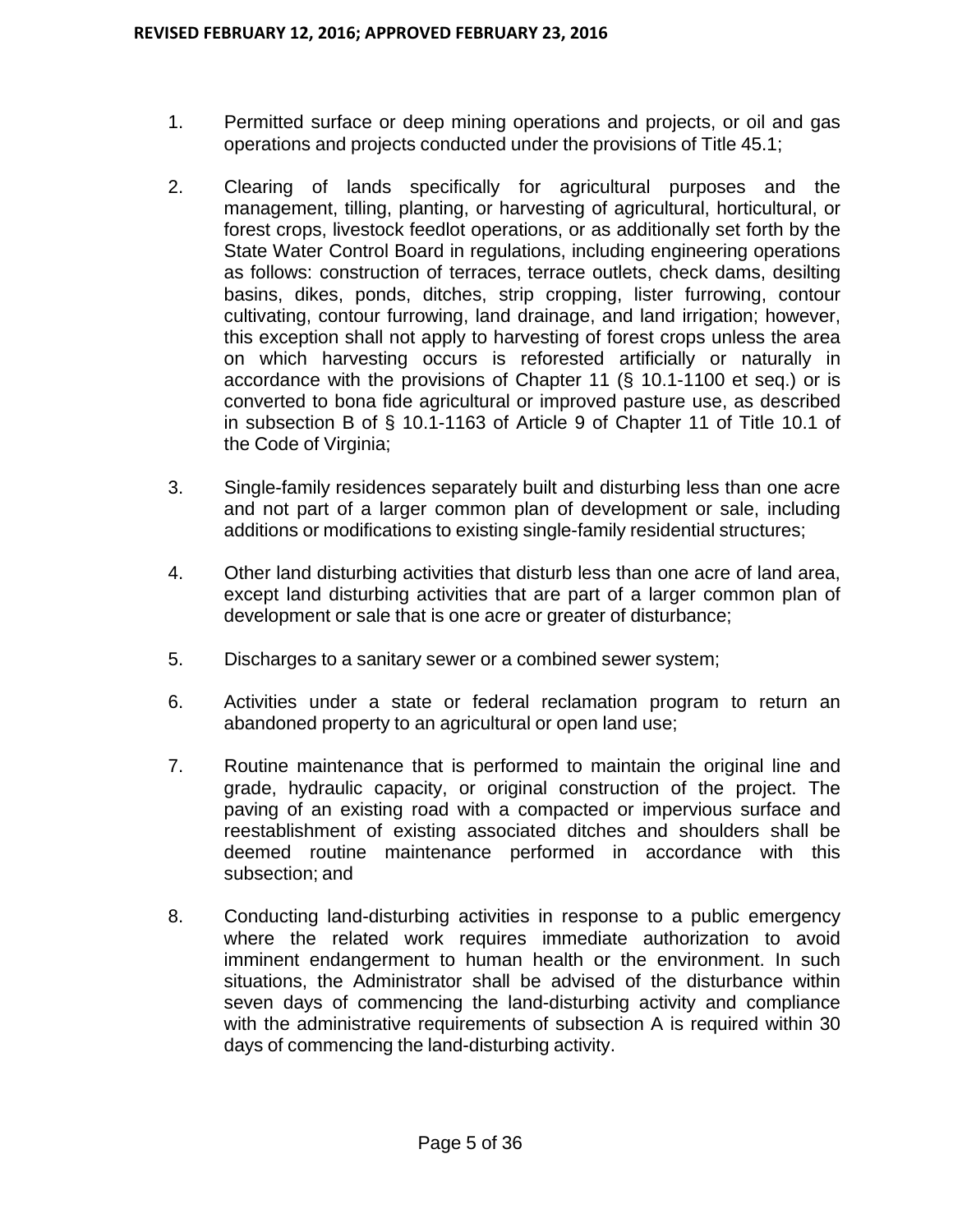## **Section 23-1.4 COMPATABILITY WITH OTHER REQUIREMENTS**

This ordinance is not intended to interfere with, abrogate, or annul any other ordinance, rule or regulation, stature, or other provision of law. The requirements of this ordinance should be considered minimum requirements, and where any provision of this ordinance imposes restrictions different from those imposed by any other ordinance, rule or regulation, or other provision of law, whichever provisions are more restrictive or impose higher protective standards for human health or the environment shall apply.

## **Section 23-1.5 SEVERABILITY**

If the provisions of any article, section, subsection, paragraph, subdivision or clause of this ordinance shall be judged invalid by a court of competent jurisdiction, such order of judgment shall not affect or invalidate the remainder of any article, section, subsection, paragraph, subdivision or clause of this ordinance.

## **Section 23-1.6 STORMWATER MANAGEMENT TECHNICAL CRITERIA FOR REGULATED LAND DISTURBING ACTIVITIES**

The County hereby adopts the technical criteria for regulated land-disturbing activities set forth in Part II B of the Regulations, as amended, expressly to include 9VAC25-870- 62 [applicability]; 9VAC25-870-63 [water quality design criteria requirements]; 9VAC25- 870-65 [water quality compliance]; 9VAC25-870-66 [water quantity]; 9VAC25-870-69 [offsite compliance options]; 9VAC25-870-72 [design storms and hydrologic methods; 9VAC25-870-74 [stormwater harvesting]; 9VAC25-870-76 [linear development projects]; 9VAC25-870-85 [stormwater management impoundment structures or facilities]; and 9VAC25-870-92 [comprehensive stormwater management plans], which shall apply to all land disturbing activities regulated pursuant to this ordinance, except as expressly set forth in section 23-1.7 of this ordinance.

## **Section 23-1.7 STORMWATER MANAGEMENT TECHNICAL CRITERIA FOR REGULATED LAND DISTURBING ACTIVITIES: GRANDFATHERED PROJECTS AND PROJECTS SUBJECT TO THE PROVISIONS OF 9VAC25-870-47B**

A. The County hereby adopts the technical criteria for regulated land-disturbing activities set forth in Part II C of the Regulations, as amended, expressly to include 9VAC25-870-93 [definitions]; 9VAC25-870-94 [applicability]; 9VAC25- 870-95 [general]; 9VAC25-870-96 [water quality]; 9VAC25-870-97 [stream channel erosion]; 9VAC25-870-98 [flooding]; and 9VAC25-870-99 [regional (watershed-wide) stormwater management plans], which shall only apply to all land disturbing activities regulated pursuant to this section.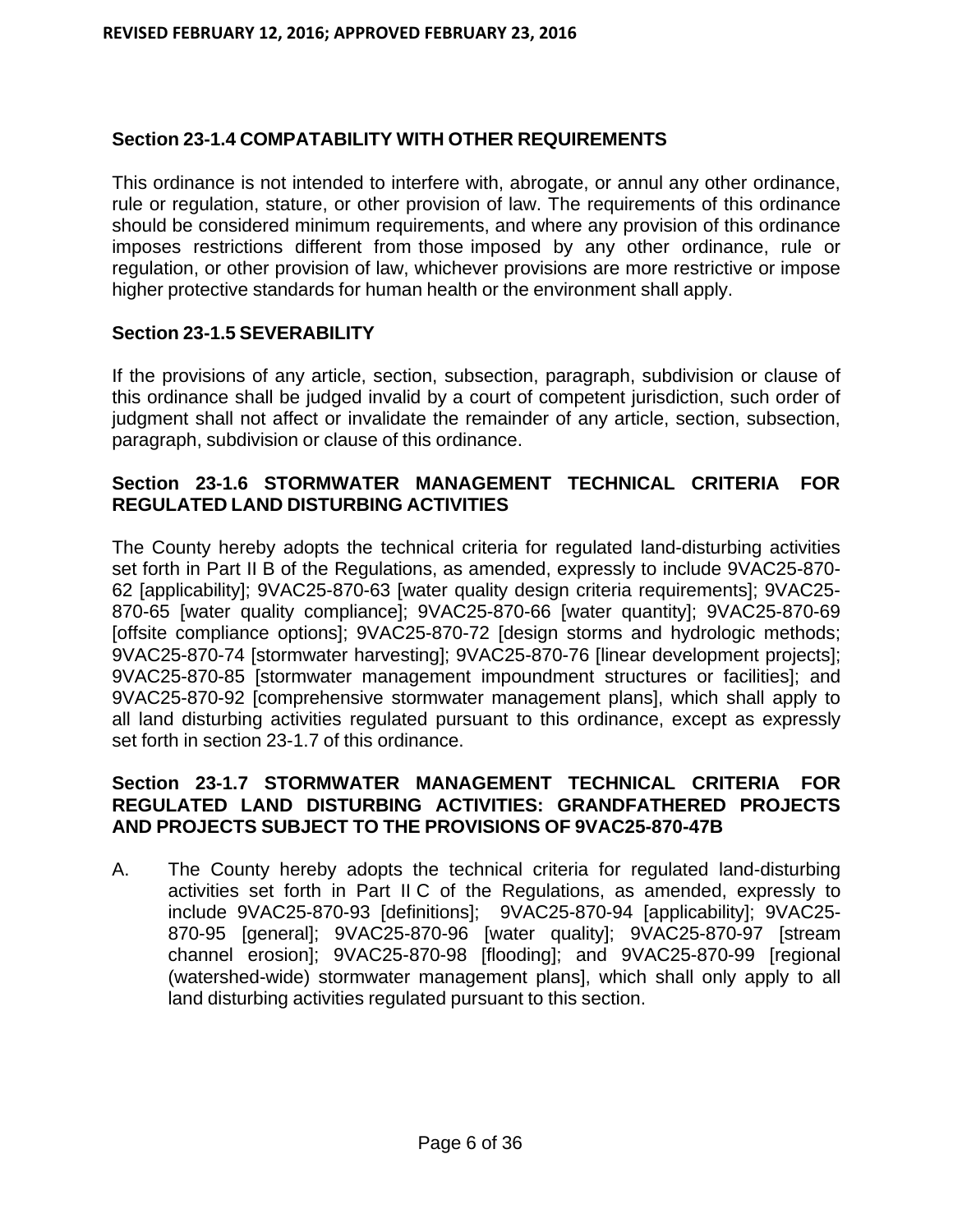- B. Any land-disturbing activity shall be considered grandfathered and shall be subject to the Part II C technical criteria of the Regulations, provided:
	- 1. A proffered or conditional zoning plan, zoning with a plan of development, preliminary or final subdivision plat, preliminary or final site plan, or any document determined by Roanoke County to be equivalent thereto (i) was approved by Roanoke County prior to July 1, 2012, (ii) provided a layout as defined in 9VAC25-870-10 and section 23-2, (iii) will comply with the Part II C technical criteria of the VSMP Regulation, and (iv) has not been subsequently modified or amended in a manner resulting in an increase in the amount of phosphorus leaving each point of discharge, and such that there is no increase in the volume or rate of runoff;
	- 2. A state permit has not been issued prior to July 1, 2014; and
	- 3. Land disturbance did not commence prior to July 1, 2014.
- C. County, state, and federal projects shall be considered grandfathered and shall be subject to the Part II C technical requirements of the Regulations, provided:
	- 1. There has been an obligation of county, state, or federal funding, in whole or in part, prior to July 1, 2012, or the Department has approved a stormwater management plan prior to July 1, 2012;
	- 2. A state permit has not been issued prior to July 1, 2014; and
	- 3. Land disturbance did not commence prior to July 1, 2014.
- D. Land disturbing activities grandfathered under subsections B and C of this section shall remain subject to the Part II C technical criteria of the Regulations for one additional state permit cycle. After such time, portions of the project not under construction shall become subject to the technical criteria in effect at that time.
- E. In cases where governmental bonding or public debt financing has been issued for a project prior to July 1, 2012, such project shall be subject to the technical requirements of the Part II C technical criteria of the Regulations.
- F. Land disturbing activities that obtain general permit coverage or commence land disturbance prior to July 1, 2014, shall be conducted in accordance with the Part II C technical criteria of the Regulations and Roanoke County's local stormwater management requirements that were in effect at the time of receiving general permit coverage or commencing land disturbance. Such projects shall remain subject to these requirements for an additional two general permit cycles, if general permit coverage is maintained. After that time, portions of the project,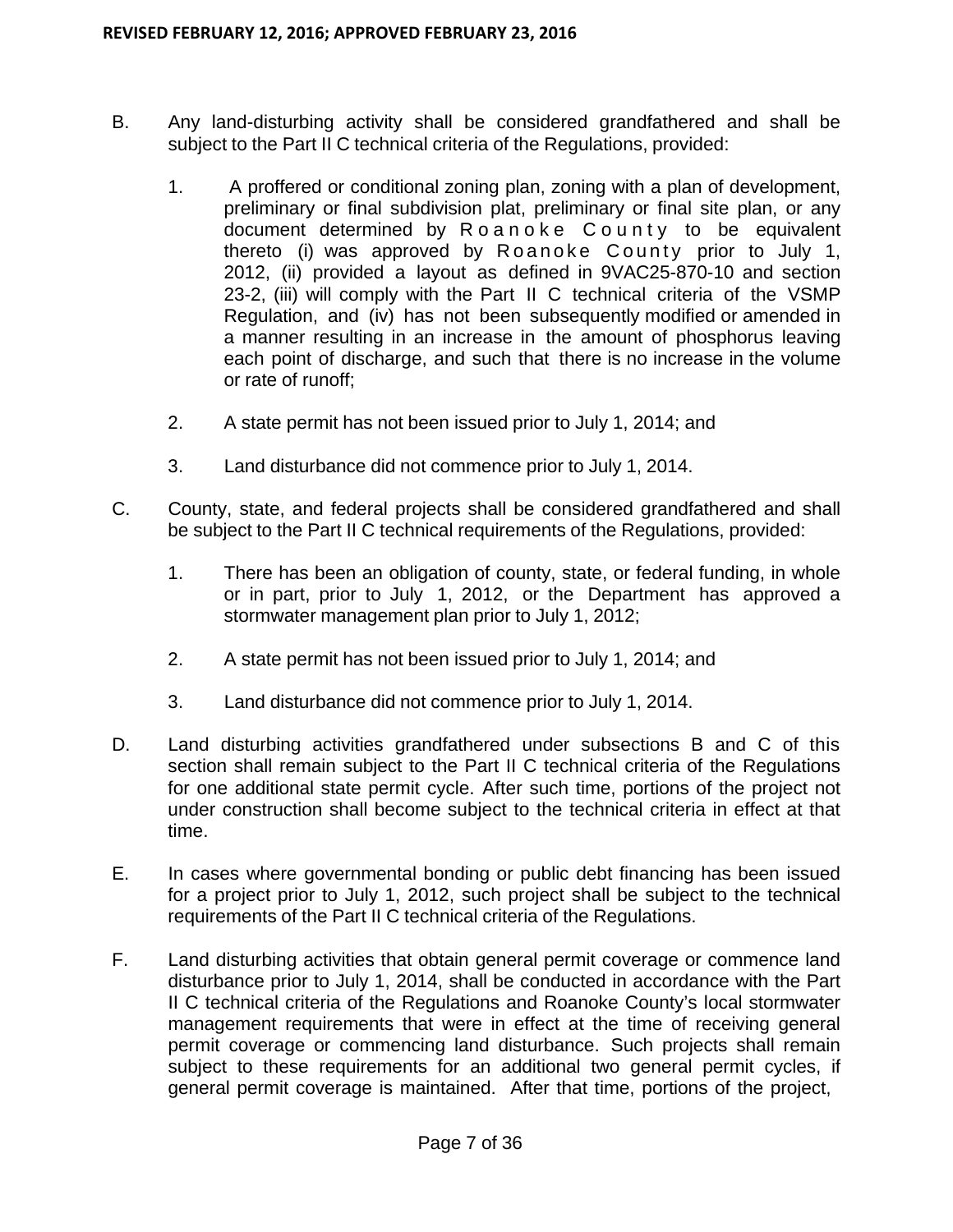not under construction, shall become subject to the technical criteria in effect at that time.

G. An operator may choose to decline grandfather status and to instead comply with the technical requirements of section 23-1.6 of this ordinance. Nothing in this section shall preclude an operator from constructing to a more stringent standard at his discretion.

#### **Section 23-1.8 STORMWATER MANAGEMENT DESIGN MANUAL**

- A. The County will utilize the policies, criteria, and information contained within the County Stormwater Management Design Manual for proper implementation of the requirements of this ordinance.
- B. The County Stormwater Management Design Manual may be updated and revised from time to time. The Administrator shall recommend any updates, supplements, or modifications of the County Stormwater Management Design Manual subject to the authorization and approval by the Board of Supervisors by resolution.

## **Section 23-1.9 COUNTY RIGHT OF ENTRY**

- A. The Administrator and/or duly authorized employees, agents, or representatives of the County, bearing proper credentials and identification, may, at any reasonable times and under reasonable circumstance, enter any establishment or upon any property, public or private, which has a VSMP permit or a maintenance agreement, for the purpose of enforcing this ordinance, including, but not limited to:
	- 1. Obtaining information or conducting surveys or investigations;
	- 2. Taking samples of discharges;
	- 3. Inspecting monitoring equipment;
	- 4. Inspecting and copying documents relevant to the enforcement of this ordinance;
	- 5. Initiating or maintaining appropriate actions which are required by the permit conditions associated with a land-disturbing activity when a permittee, after proper notice, has failed to take acceptable action within the time specified;
	- 6. Inspecting stormwater management facilities or other Best Management Practices (BMPs) or to initiate or maintain appropriate actions which are required to restore proper functioning of a stormwater management facility or other BMP operation when a land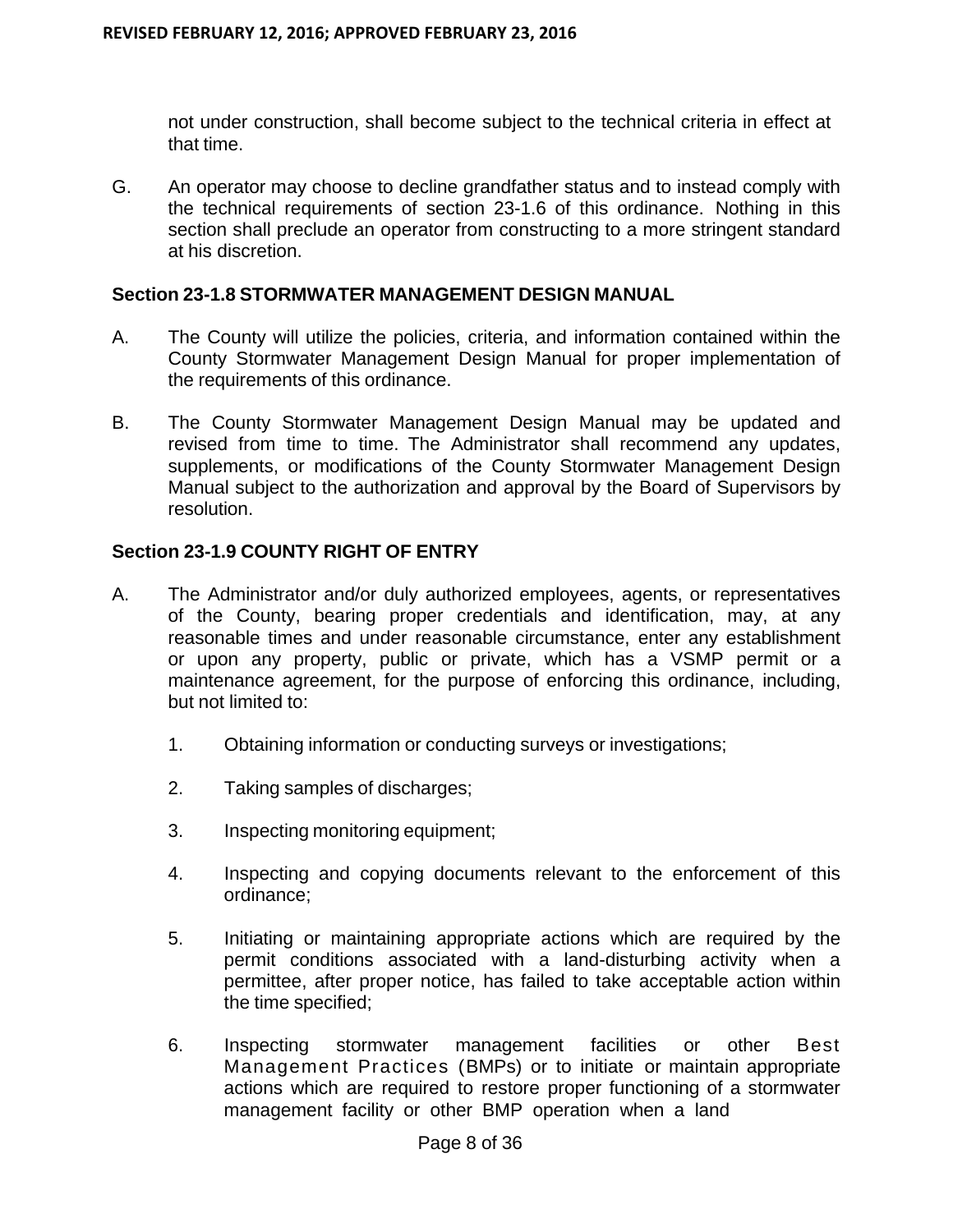owner, after proper notice, has failed to take acceptable action within the time specified;

- 7. And such other items as may be deemed necessary for the enforcement of this ordinance.
- B. If the Administrator has cause to believe an activity regulated under this ordinance is occurring without a VSMP permit, or if the person in charge of the property refuses to allow the Administrator to enter in accordance with subsection A, then the Administrator may present sworn testimony to a magistrate or court of competent jurisdiction and request the issuance of an inspection warrant to enter the property for the purpose of making such inspection and investigation. The Administrator shall make a reasonable effort to obtain consent from the owner or person in charge of the property prior to seeking the issuance of an inspection warrant under this section.

## **SECTION 23-2**

## **DEFINITIONS**

In addition to the definitions set forth in 9VAC25-870-10 of the Virginia Stormwater Management Regulations, as amended, which are expressly adopted and incorporated herein by reference, the following words and terms used in this ordinance have the following meanings, unless otherwise specified herein. Where definitions differ, those incorporated herein shall have precedence.

**"Administrator"** means the VSMP authority responsible for administering the VSMP on behalf of the County of Roanoke. The Administrator shall be the Director of Community Development and any duly authorized agent of the Director of Community Development, or the person designated by the County Administrator to administer this ordinance on behalf of the County.

**"Agreement in lieu of a Stormwater Management Plan"** means a contract between the VSMP authority and the owner or permittee that specifies methods that shall be implemented to comply with the requirements of a VSMP for the construction of a single-family residence; such contract may be executed by the VSMP authority in lieu of a stormwater management plan.

**"Applicant"** means any person submitting an application for a permit or requesting issuance of a permit under this Ordinance.

**"Best Management Practice or BMP"** means schedules of activities, prohibitions of practices, including both structural or nonstructural practices, maintenance procedures, and other management practices to prevent or reduce the pollution of surface waters and groundwater systems from the impacts of land-disturbing activities.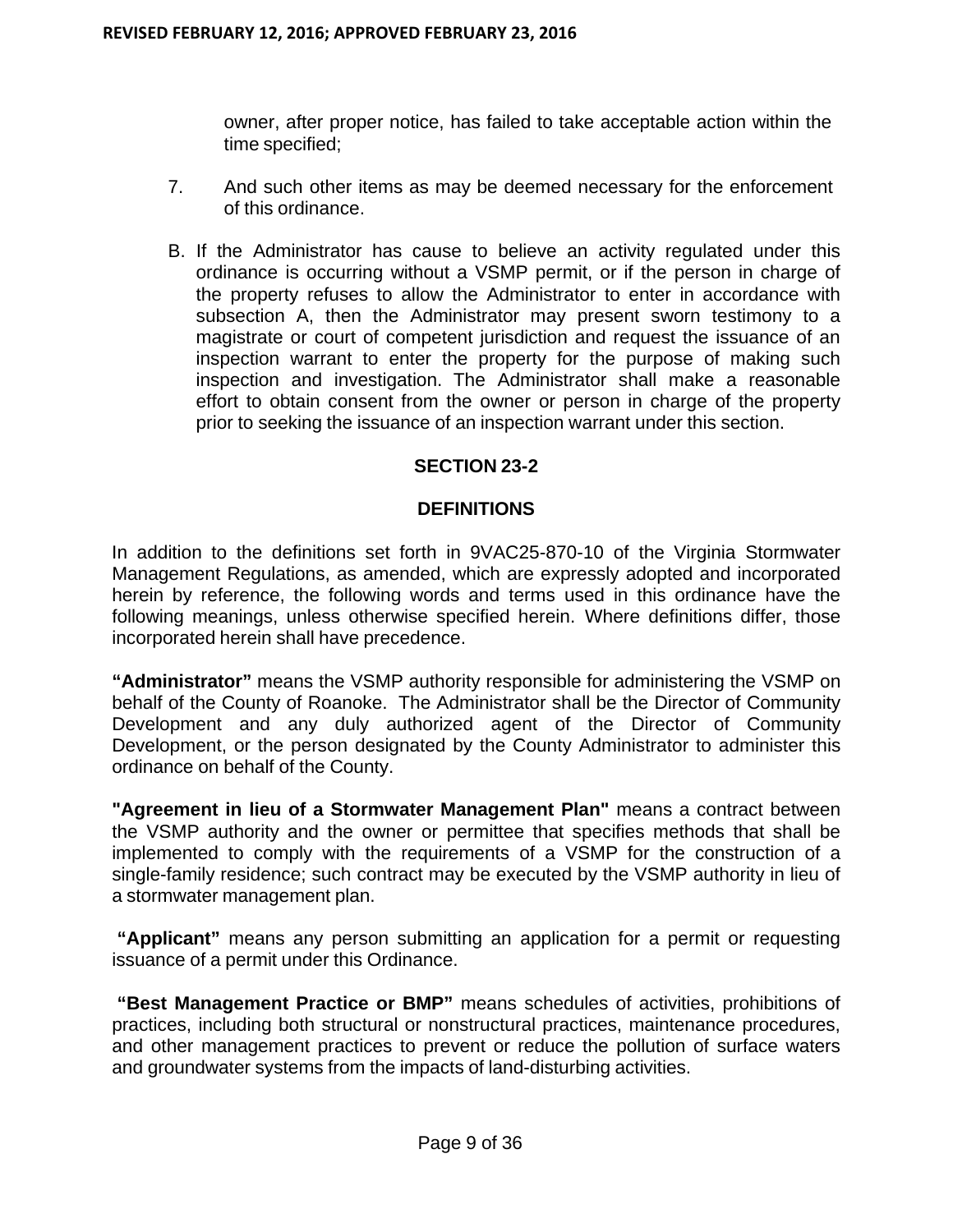**"Clean Water Act or CWA"** means the federal Clean Water Act (33 United States Code 1251 et seq.), formerly referred to as the Federal Water Pollution Control Act or Federal Water Pollution Control Act Amendments of 1972, Public Law 92-500, as amended by Public Law 95-217, Public Law 95-576, Public Law 96-483, and Public Law 97-117, or any subsequent revisions thereto.

**"Common plan of development or sale"** means a contiguous area where separate and distinct construction activities may be taking place at different times on different schedules.

**"Control measure"** means any best management practice or other method used to prevent or reduce the discharge of pollutants to state waters.

**"County"** means the County of Roanoke, Virginia.

**"Department"** means the Department of Environmental Quality.

**"Development"** means land disturbance and the resulting landform associated with the construction of residential, commercial, industrial, institutional, recreation, transportation or utility facilities or structures, or the clearing of land for non-agricultural or nonsilvicultural purposes.

**"Executed Development Agreements"** means documents that are executed by the applicant and County that implements the various sureties.

**"Fee in lieu"** means a payment of money to the County for the use of a regional stormwater management facility in place of meeting all or part of the stormwater performance standards required by this Ordinance on the site.

**"General permit"** means the state permit titled GENERAL PERMIT FOR DISCHARGES OF STORMWATER FROM CONSTRUCTION ACTIVITIES found in Part XIV (9VAC25-880-1 et seq.) of the Regulations authorizing a category of discharges under the CWA and the Act within a geographical area of the Commonwealth of Virginia.

**"Illicit discharge"** means any discharge to a municipal separate storm sewer that is not composed entirely of stormwater, except discharges pursuant to a VPDES or VSMP permit (other than the VSMP permit for discharges from the municipal separate storm sewer), discharges resulting from firefighting activities, and discharges identified by and in compliance with 9VAC25-870-400 D 2 c (3).

**"Land disturbance"** or **"Land-disturbing activity"** means a manmade change to the land surface that potentially changes its runoff characteristics including any clearing, grading, or excavation, except that the term shall not include those exemptions specified in Section 23-1.3 of this Ordinance.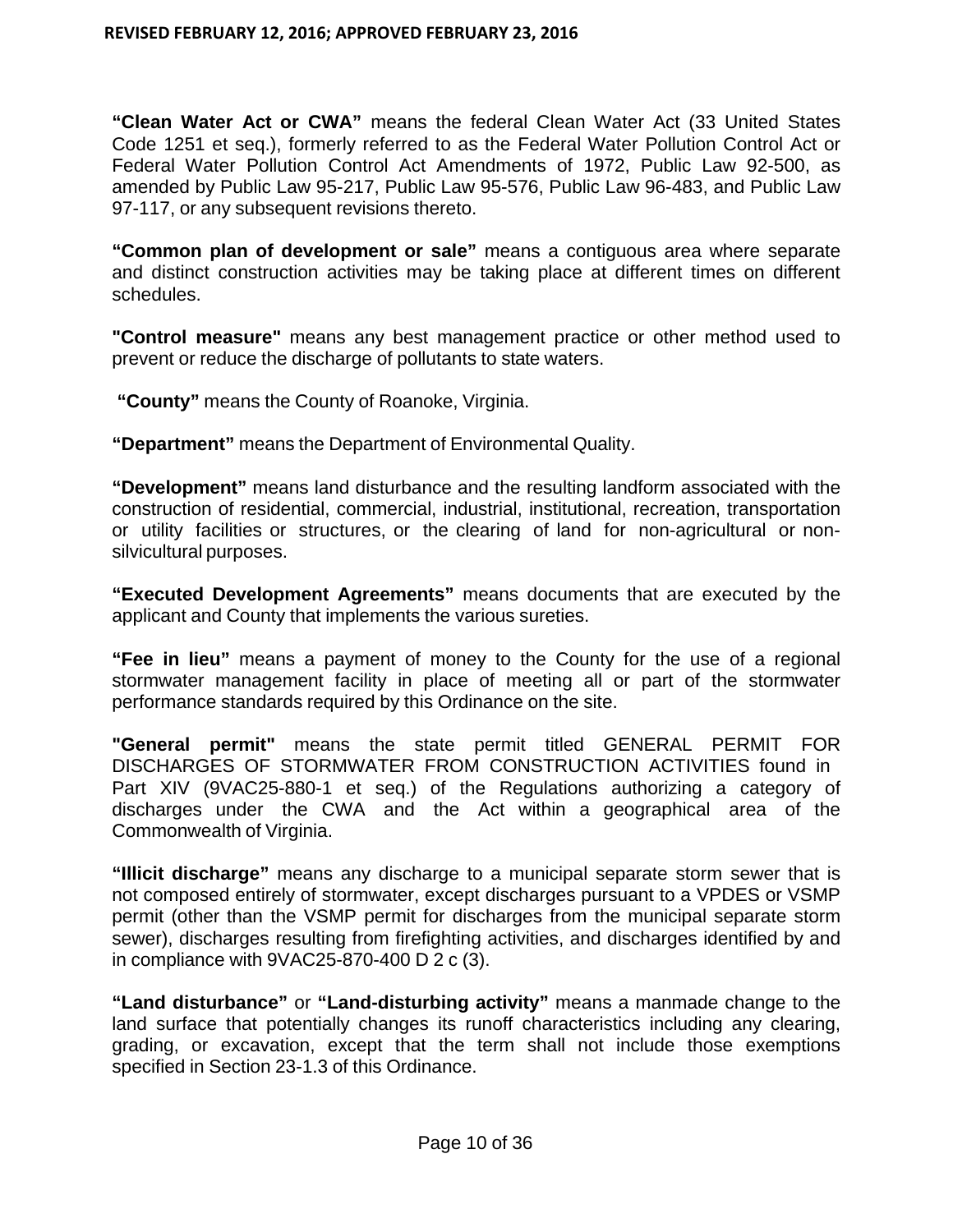**"Layout"** means a conceptual drawing sufficient to provide for the specified stormwater management facilities required at the time of approval.

**"Minor modification"** means an amendment to an existing general permit before its expiration not requiring extensive review and evaluation including, but not limited to, changes in EPA promulgated test protocols, increasing monitoring frequency requirements, changes in sampling locations, and changes to compliance dates within the overall compliance schedules. A minor general permit modification or amendment does not substantially alter permit conditions, substantially increase or decrease the amount of surface water impacts, increase the size of the operation, or reduce the capacity of the facility to protect human health or the environment.

**"Municipal separate storm sewer"** means a conveyance or system of conveyances otherwise known as a municipal separate storm sewer system or "MS4," including roads with drainage systems, municipal streets, catch basins, curbs, gutters, ditches, manmade channels, or storm drains:

- 1. Owned or operated by Roanoke County;
- 2. Designed or used for collecting or conveying stormwater;
- 3. That is not a combined sewer; and
- 4. That is not part of a publicly owned treatment works.

**"Municipal separate storm sewer system"** or **"MS4"** means all municipal separate storm sewers that are located within the portion of the County that is identified as "urbanized" by the U.S. Bureau of the Census in the latest Decennial Census.

**"Municipal Separate Storm Sewer System Management Program"** or **"MS4 Program"** means a management program covering the duration of a permit for a municipal separate storm sewer system that includes a comprehensive planning process that involves public participation and intergovernmental coordination, to reduce the discharge of pollutants to the maximum extent practicable, to protect water quality, and to satisfy the appropriate water quality requirements of the CWA and regulations and the Act and attendant regulations, using management practices, control techniques, and system design and engineering methods, and such other provisions that are appropriate.

**"Off-site facility"** means a stormwater management measure located outside the subject property boundary described in the permit application for land-disturbing activity.

**"Operator"** means the owner or operator of any facility or activity subject to regulation under this Ordinance.

**"Permit or VSMP Authority Permit"** means an approval to conduct a land disturbing activity issued by the Administrator for the initiation of a land-disturbing activity, in accordance with this Ordinance, which may only be issued after evidence of general permit coverage has been provided by the Department.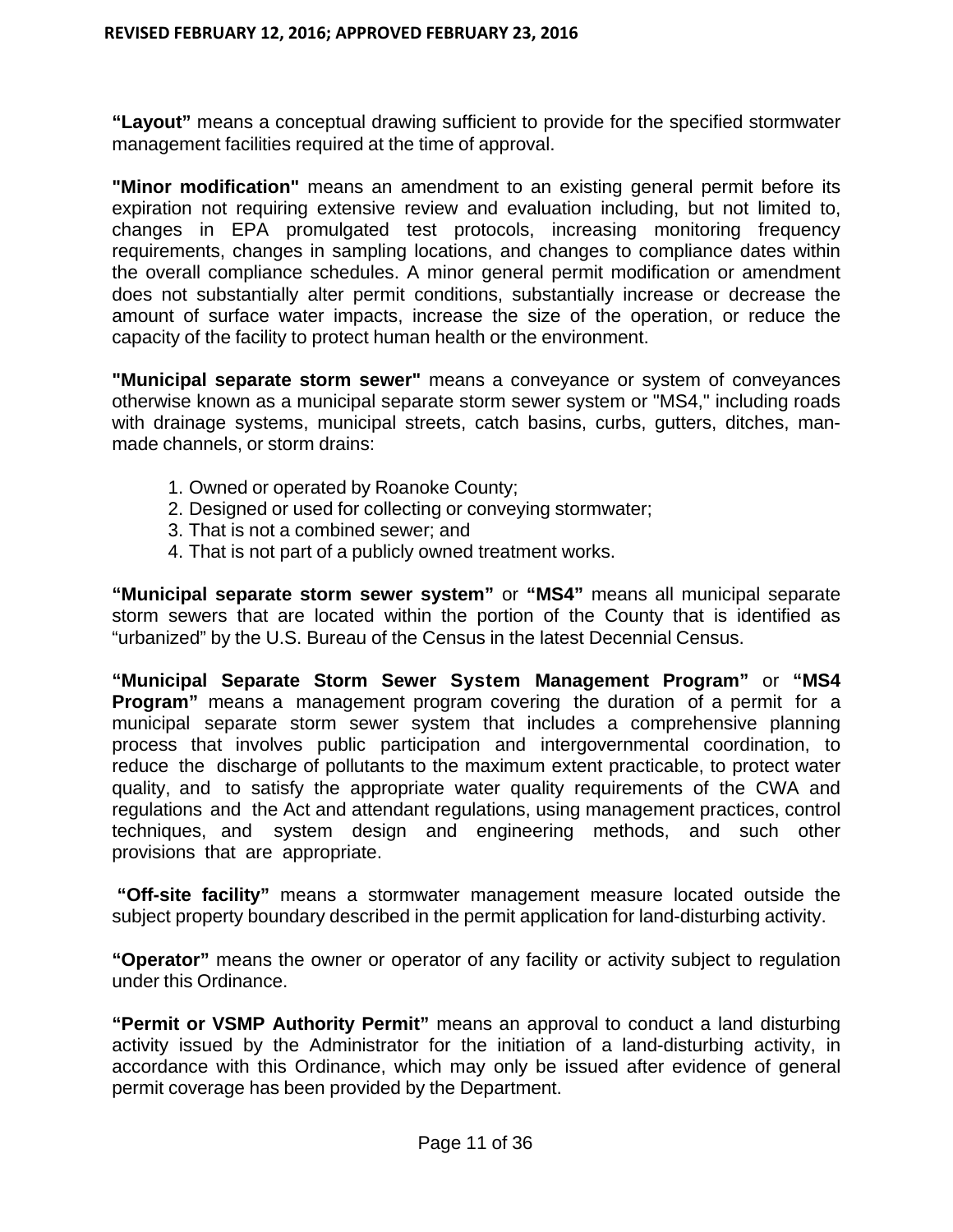**"Permittee"** means the person to whom the VSMP Authority permit is issued.

**"Person"** means any individual, corporation, partnership, firm, association, joint venture, public or private or municipal corporation, trust, estate, commission, board, public or private institution, utility, cooperative, county, city, town or other political subdivision of the Commonwealth, any interstate or governmental body, or any other legal entity, or any agent or employee of any such person.

**"Regional stormwater management facility"** or **"Regional facility"** means a facility or series of facilities designed to control some or all of the adverse impacts from stormwater runoff from two or more parcels or lots, located in the same watershed, although only portions of the area may experience development.

**"Regulations"** means the Virginia Stormwater Management Program (VSMP) Regulations, 9VAC25-870-10 et seq., as amended.

**"Site"** means the land or water area where any facility or land-disturbing activity is physically located or conducted, including adjacent land used or preserved in connection with the facility or land-disturbing activity*.*

**"State"** means the Commonwealth of Virginia.

**"State Board"** means the State Water Control Board.

**"State Permit"** means an approval to conduct a land-disturbing activity issued by the State Board in the form of a state stormwater individual permit or coverage issued under a state general permit or an approval issued by the State Board for stormwater discharges from an MS4. Under these state permits, the Commonwealth imposes and enforces requirements pursuant to the federal Clean Water Act and regulations, the Virginia Stormwater Management Act and the Regulations.

**"State Water Control Law"** means Chapter 3.1 (§62.1-44.2 et seq.) of Title 62.1 of the Code of Virginia (1950), as amended.

**"State waters"** means all water, on the surface and under the ground, wholly or partially within or bordering the Commonwealth or within its jurisdiction, including wetlands.

**"Stormwater"** means precipitation that is discharged across the land surface or through conveyances to one or more waterways and that may include stormwater runoff, snow melt runoff, and surface runoff and drainage.

**"Stormwater facility maintenance agreement"** means a legally binding agreement between the owner of a property and the County regarding long-term maintenance of stormwater management facilities.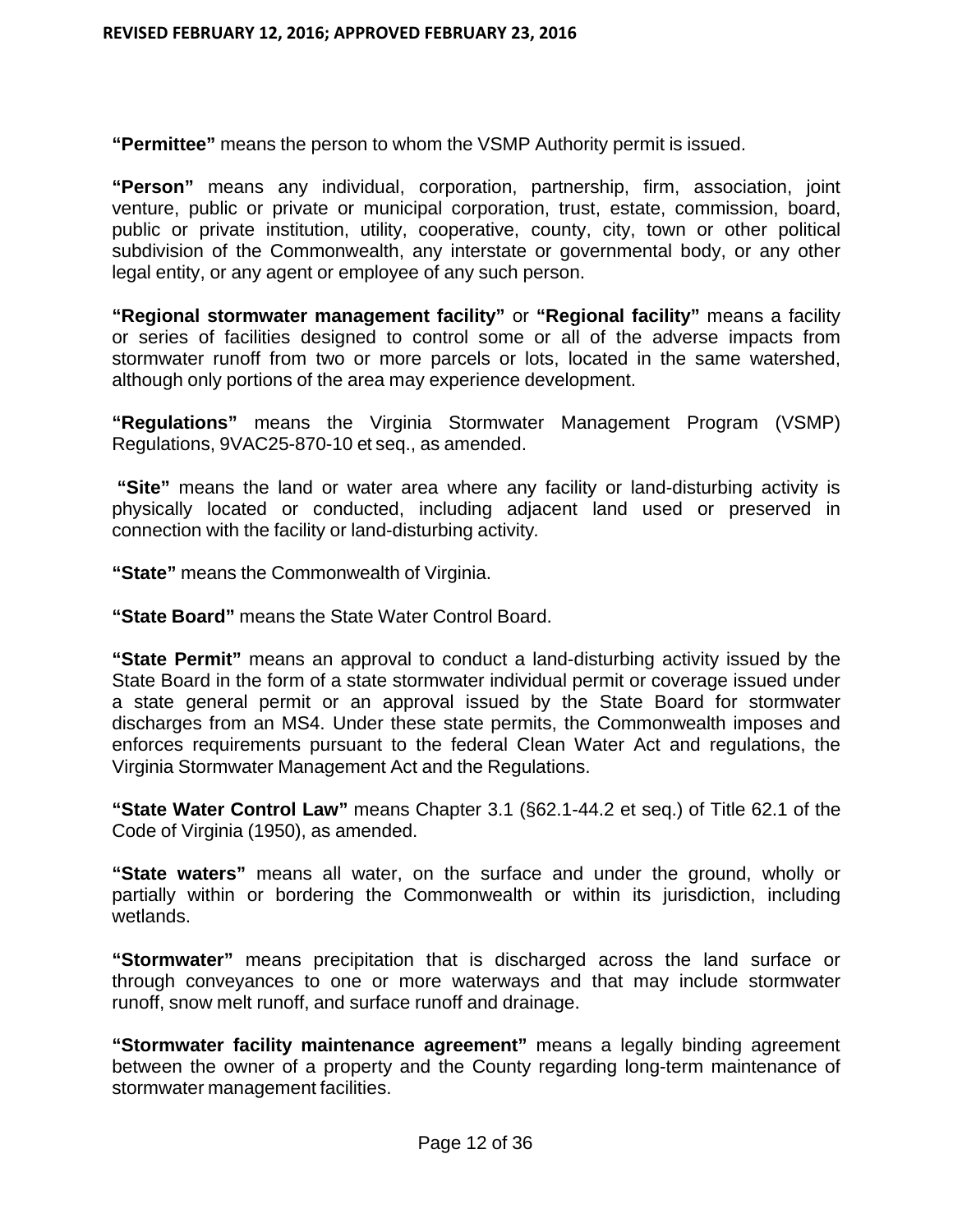**"Stormwater Management Facility" or "SWMF"** means a device that controls stormwater runoff and changes the characteristics of that runoff including, but not limited to, the volume, rate of flow, quality, the period of release, or the velocity of flow.

**"Stormwater management plan"** means a document(s) containing material describing methods for complying with the requirements of Section 23-3.5 of this Ordinance.

**"Stormwater Pollution Prevention Plan" or "SWPPP"** means a document that is prepared in accordance with good engineering practices and that identifies potential sources of pollutants that may reasonably be expected to affect the quality of stormwater discharges from the construction site, and otherwise meets the requirements of this Ordinance. In addition, the document shall identify and require the implementation of control measures, and shall include, but not be limited to, the inclusion of, or the incorporation by reference of, an approved erosion and sediment control plan, an approved stormwater management plan, and a pollution prevention plan.

**"Subdivision"** means the division of a parcel of land into two (2) or more parcels of any size by the establishment of new boundary lines or by the adjustment, relocation, or vacation of existing boundary lines, for the purpose, whether immediate or future, of transfer of ownership or building development. A subdivision includes all changes in street or lot lines, and any portion of any such subdivision previously recorded in which building development or street creation occurs, or is required, subsequent to such recordation. The transfer of ownership of land to the Commonwealth of Virginia or a political subdivision thereof and the division of lands by court order or decree shall not be deemed a subdivision as otherwise herein defined.

**"Total Maximum Daily Load" or "TMDL"** means the sum of the individual waste load allocations for point sources, load allocations for nonpoint sources, natural background loading and a margin of safety. TMDLs can be expressed in terms of either mass per time, toxicity, or other appropriate measures. The TMDL process provides for point versus nonpoint source trade-offs.

**"Town"** means the incorporated Town of Vinton.

**"Virginia Stormwater Management Act" or "Act"** means Article 2.3 (§ 62.1-44.15:24 et seq.) of Chapter3.1 of Title 62.1 of the Code of Virginia.

**"Virginia Stormwater BMP Clearinghouse website"** means a website that contains detailed design standards and specifications for control measures that may be used in Virginia to comply with the requirements of the Virginia Stormwater Management Act and associated regulations.

Page 13 of 36 **"Virginia Stormwater Management Program"** or **"VSMP"** means the program approved by the State Board after September 13, 2011, that has been established by Roanoke County to manage the quality and quantity of runoff resulting from landdisturbing activities and shall include such items as County ordinances, rules, permit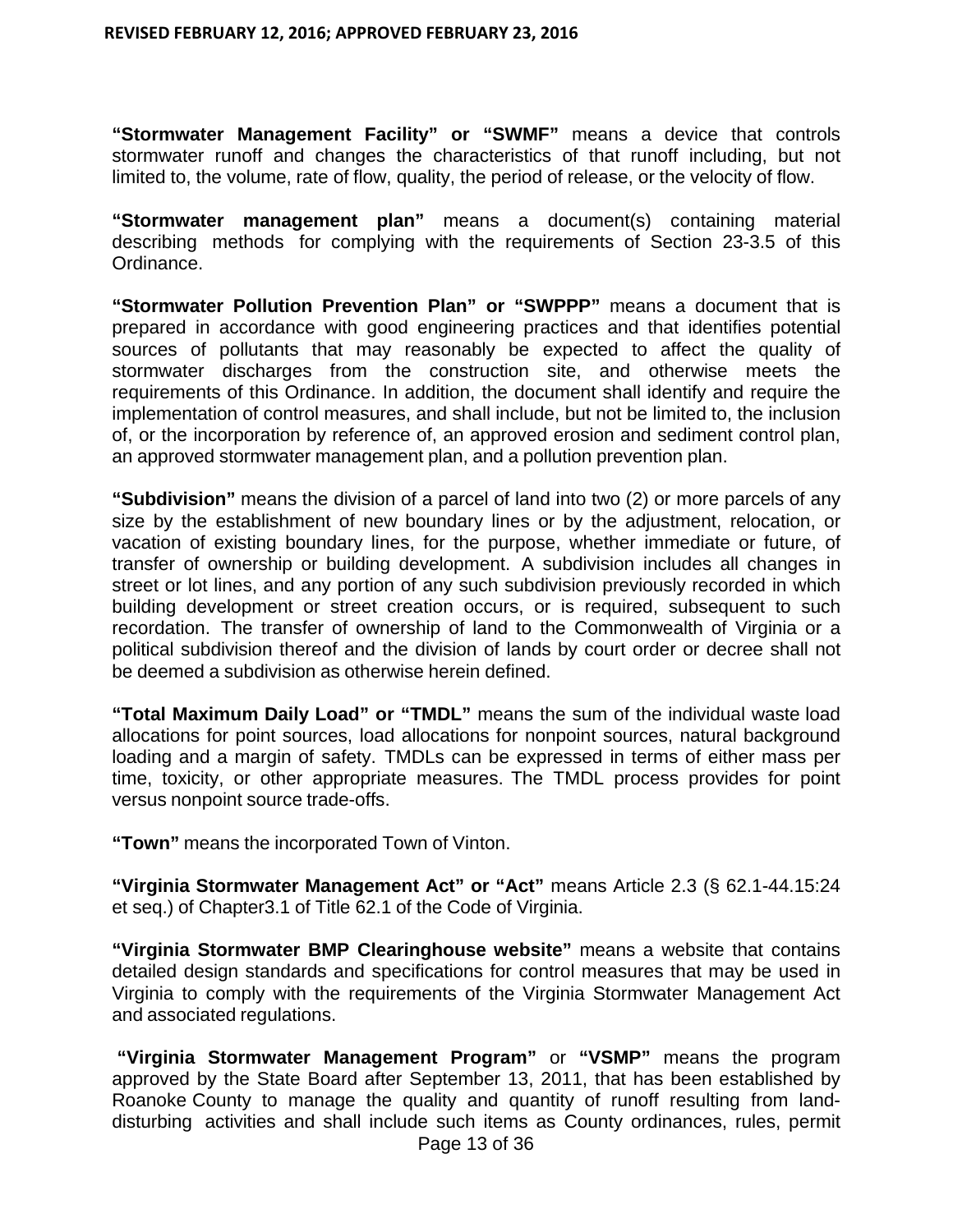requirements, annual standards and specifications, policies and guidelines, technical materials, and requirements for plan review, inspection, and enforcement, where authorized in this Ordinance, and evaluation consistent with the requirements of this Ordinance and associated regulations.

**"Virginia Stormwater Management Program authority" or VSMP authority"** means an authority approved by the State Board after September 13, 2011, to operate a Virginia Stormwater Management Program. For the purpose of this Ordinance, Roanoke County is the VSMP Authority for Roanoke County, including the Town of Vinton.

## **SECTION 23-3**

#### **PROGRAM PERMIT PROCEDURES AND REQUIREMENTS**

#### **Section 23-3.1 PERMIT REQUIRED**

- A. No grading, building, or other local permit will be issued for a property until a VSMP authority permit has been issued by the Administrator, unless the activity is specifically exempted from VSMP permitting by this Ordinance.
- B. No VSMP authority permit will be issued unless and until the permit application and attendant materials and supporting documentation demonstrate that all land clearing, construction, disturbance, land development and drainage will be done according to the requirements of this Ordinance, including an approved erosion and sediment control plan; and an approved stormwater management plan or an executed agreement in lieu of a stormwater management plan.
- C. No VSMP authority permit will be issued without the general permit registration statement except that construction activity involving a single-family detached residential structure, within or outside of a common plan of development or sale does not require a permit registration statement. Construction activities involving a single-family detached residential structure, within or outside of a common plan of development or sale, shall comply with the requirements of the General Permit.

## **Section 23-3.2 PERMIT APPLICATION CONTENTS**

- A. Unless specifically exempted by this Ordinance, any landowner or operator desiring a permit for a land disturbance activity shall submit to the County a permit application on a form provided by the County for that purpose. Permit applications shall comply with the requirements contained within the County Stormwater Management Design Manual that is available from the Department of Community Development.
- B. No VSMP authority permit shall be issued by the Administrator, until the following items have been submitted to and approved by the Administrator as prescribed herein.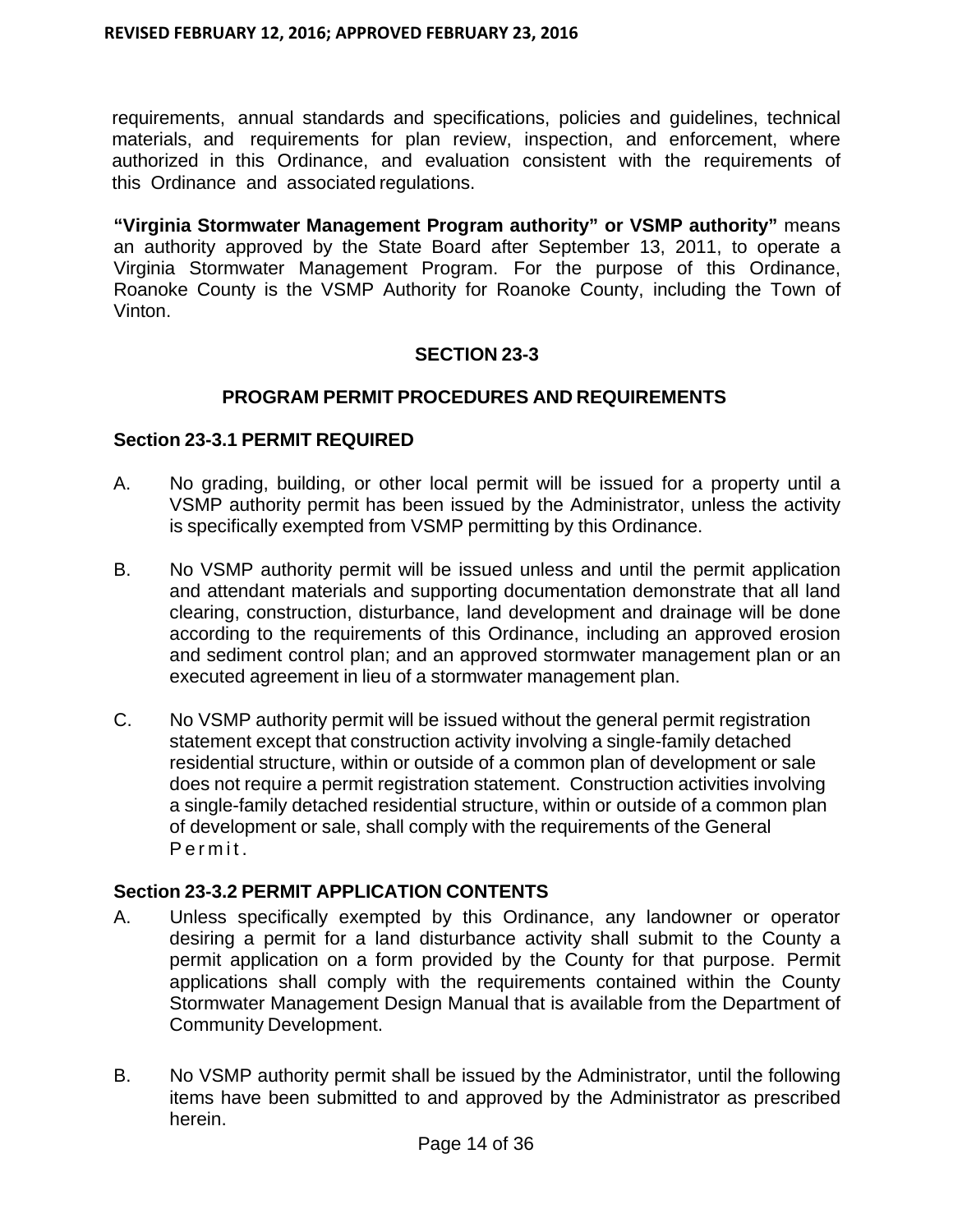- 1. A permit application that includes a fully-executed general permit registration statement, except that construction activity involving a singlefamily detached residential structure, within or outside of a common plan of development or sale does not require a permit registration statement;
- 2. An erosion and sediment control plan approved in accordance with the County Erosion and Sediment Control Ordinance [Chapter 8.1];
- 3. A stormwater management plan, or agreement in lieu of a stormwater management plan, that meets the requirements of Section 23-3.5;
- 4. Maintenance agreement in accordance with Section 23-3.7;
- 5. Performance bonds in accordance with Section 23-3.8;
- 6. Fees in accordance with Section 23-3.9; and,
- 7. Executed Development Agreements.
- C. Pursuant to § 62.1-44.15:40 of the Code of Virginia, the Administrator may require every VSMP authority permit applicant or permittee, or any such person subject to VSMP authority permit requirements under this Ordinance, to furnish, when requested, such application materials, plans, specifications, and other pertinent information as may be necessary to determine the effect of the permittee's discharge on the quality of state waters, or such other information as may be necessary to accomplish the purposes of this Ordinance.

## **Section 23-3.3 STORMWATER POLLUTION PREVENTION PLANS**

A. The Stormwater Pollution Prevention Plan (SWPPP) required by the general permit, shall comply with the requirements set forth in 9VAC25-870-54 and shall also comply with the requirements and general information set forth in Section 9VAC25-880-70, Section II [stormwater pollution prevention plan] of the general permit.

The SWPPP shall include:

- 1. An approved erosion and sediment control plan;
- 2. An approved stormwater management plan, or agreement in lieu of a stormwater management plan;
- 3. A pollution prevention plan for regulated land disturbing activities; and
- 4. Description of any additional control measures necessary to address a TMDL.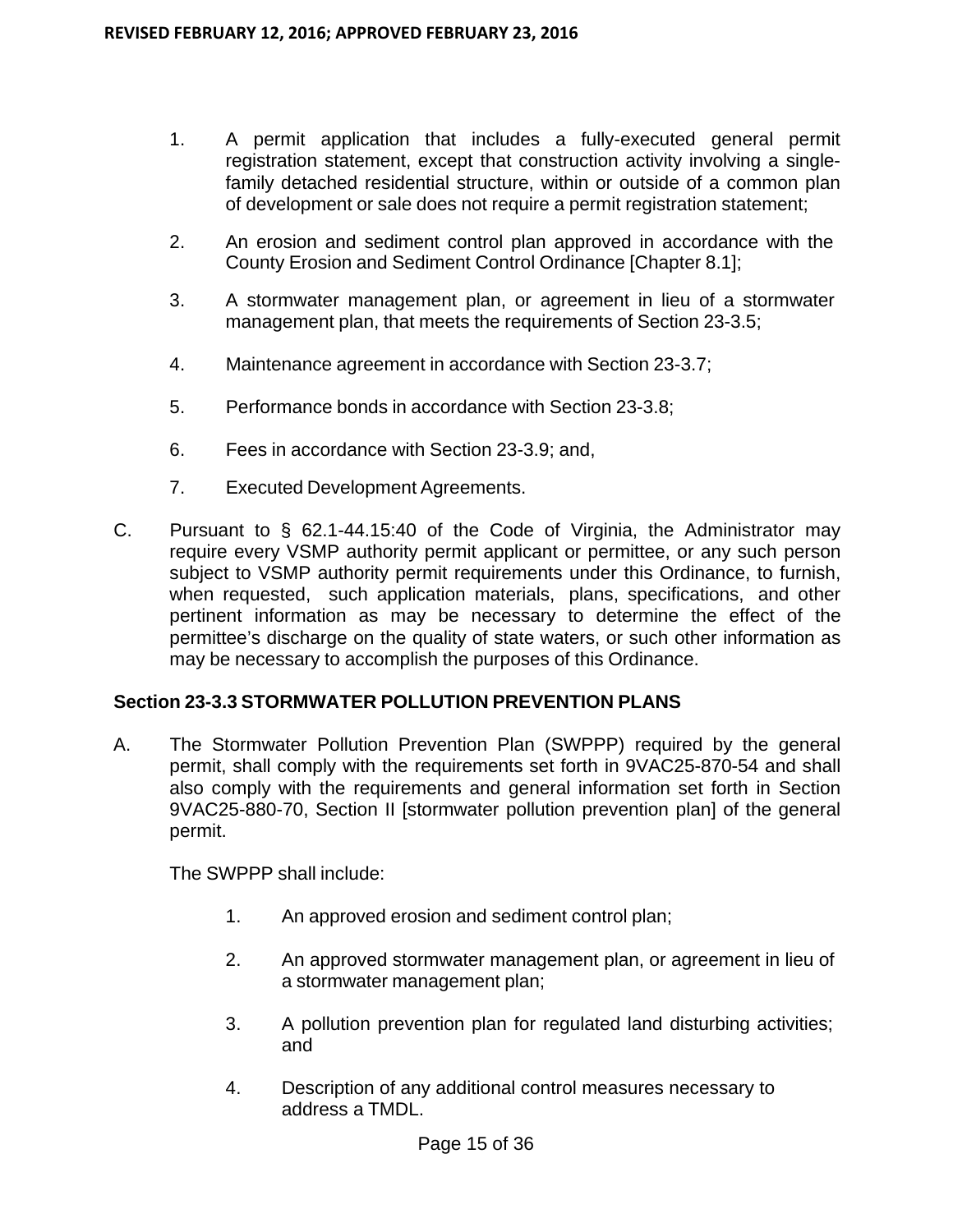- B. The SWPPP shall be amended, by the operator, whenever there is a change in design, construction, operation, or maintenance that has a significant effect on the discharge of pollutants to state waters, which is not addressed by the existing SWPPP.
- C. The SWPPP shall be maintained at a central location onsite. If an onsite location is unavailable, notice of the SWPPP's location must be posted near the main entrance at the construction site. Operators shall make the SWPPP available for public and County review in accordance with Section II of the general permit, either electronically or in hard copy.

## **Section 23-3.4 POLLUTION PREVENTION PLANS**

- A. A Pollution Prevention Plan, required by 9VAC25-870-56, shall be developed, implemented, and updated as necessary and must detail the design, installation, implementation, and maintenance of effective pollution prevention measures to minimize the discharge of pollutants.
- B. At a minimum, such measures must be designed, installed, implemented, and maintained to:
	- 1. Minimize the discharge of pollutants from equipment and vehicle washing, wheel wash water, and other wash waters. Wash waters must be treated in a sediment basin or alternative control that provides equivalent or better treatment prior to discharge;
	- 2. Minimize the exposure of all materials, including, but not limited to building materials, building products, construction wastes, trash, landscape materials, fertilizers, pesticides, herbicides, detergents, sanitary waste, and other materials present on the site to precipitation and to stormwater; and
	- 3. Minimize the discharge of pollutants from spills and leaks and implement chemical spill and leak prevention and response procedures.
- C. The pollution prevention plan shall include effective best management practices to prohibit the following discharges:
	- 1. Wastewater from washout of concrete, unless managed by an appropriate control;
	- 2. Wastewater from washout and cleanout of stucco, paint, form release oils, curing compounds, and other construction materials;
	- 3. Fuels, oils, or other pollutants used in vehicle and equipment operation and maintenance; and
	- 4. Soaps or solvents used in vehicle and equipment washing.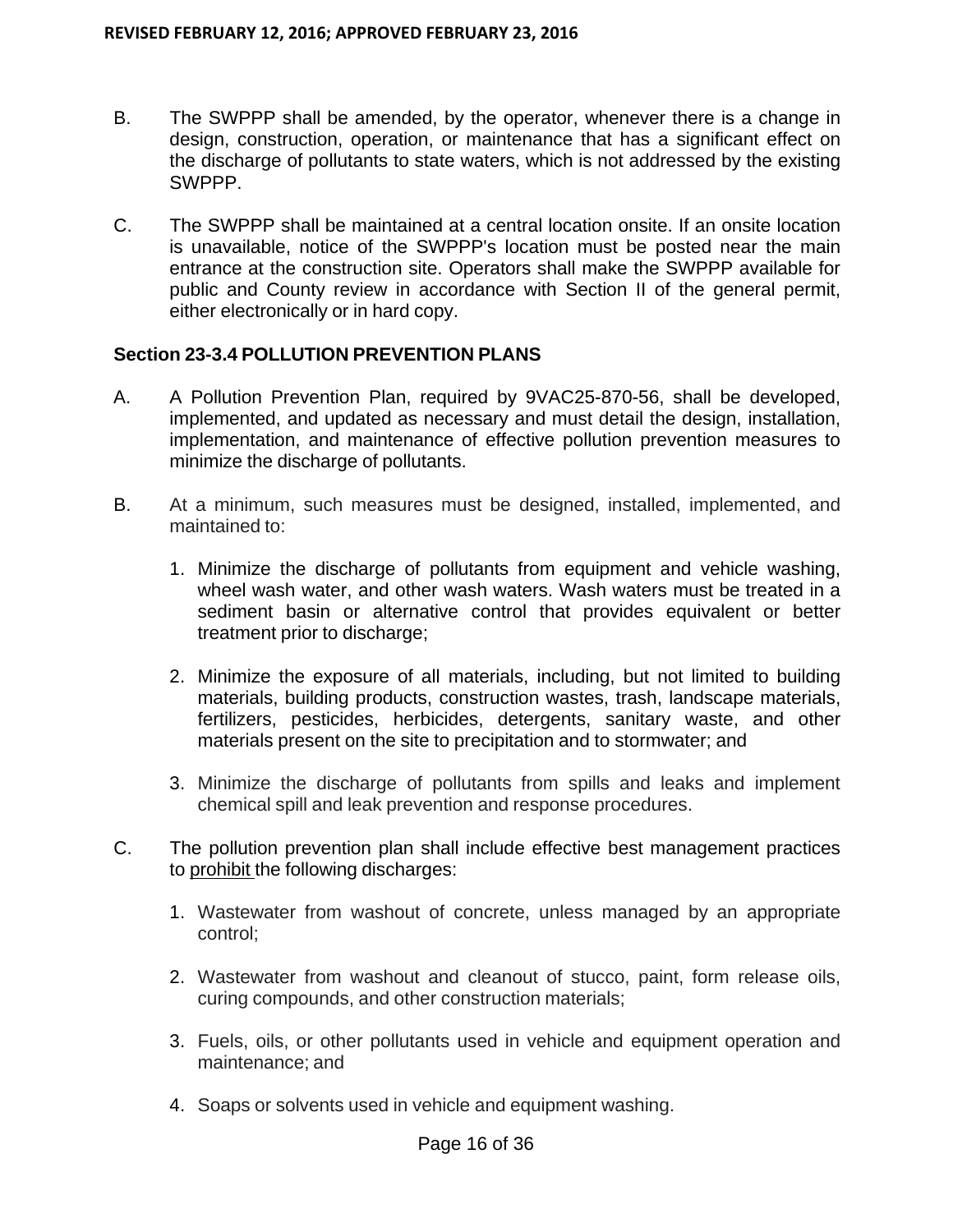The pollution prevention plan shall prohibit discharges from dewatering activities, including discharges from dewatering of trenches and excavations, unless managed by appropriate controls.

#### **Section 23-3.5 STORMWATER MANAGEMENT PLANS**

- A. No application for land-disturbing activity will be approved unless it includes a stormwater management plan or agreement in lieu of a stormwater management plan, as required by this Ordinance, detailing how runoff and associated water quality impacts resulting from the activity will be controlled or managed.
- B. Submittal, review, approval, and resubmittal of stormwater management plans, and agreements in lieu of stormwater management plans shall comply with the requirements set forth in this Ordinance and the County Stormwater Management Design Manual.
- C. The stormwater management plan shall apply the stormwater management technical criteria set forth in Section 23-1.6 of this Ordinance to the entire common plan of development or sale. Individual lots in new residential, commercial, or industrial developments, including those developed by subsequent owners, shall not be considered to be separate land-disturbing activities.
- D. A stormwater management plan that is approved for a residential, commercial, or industrial subdivision shall govern the development of the individual parcels, including those parcels developed under subsequent owners
- E. The stormwater management plan must consider all sources of surface runoff and all sources of subsurface and groundwater flows converted to surface runoff.
- F. If an operator intends to meet the water quality and/or quantity requirements set forth in 9VAC25-870-63 or 9VAC25-870-66 through the use of off-site compliance options, where applicable, then a letter of availability from the off-site provider must be included. Approved off-site options must achieve the necessary nutrient reductions prior to the commencement of the applicant's land-disturbing activity except as otherwise allowed by §62.1-44.15:35 of the Code of Virginia.
- G. Elements of the stormwater management plans that include activities regulated under Chapter 4 (§54.1-400 et seq.) of Title 54.1 of the Code of Virginia shall be appropriately sealed and signed by a professional registered in the Commonwealth of Virginia pursuant to Article 1 (§ 54.1-400 et seq.) of Chapter 4 of Title 54.1 of the Code of Virginia.

Where a stormwater management plan is required, a construction record drawing for permanent stormwater management facilities shall be submitted to the Administrator and approved prior to the release of bonds. The construction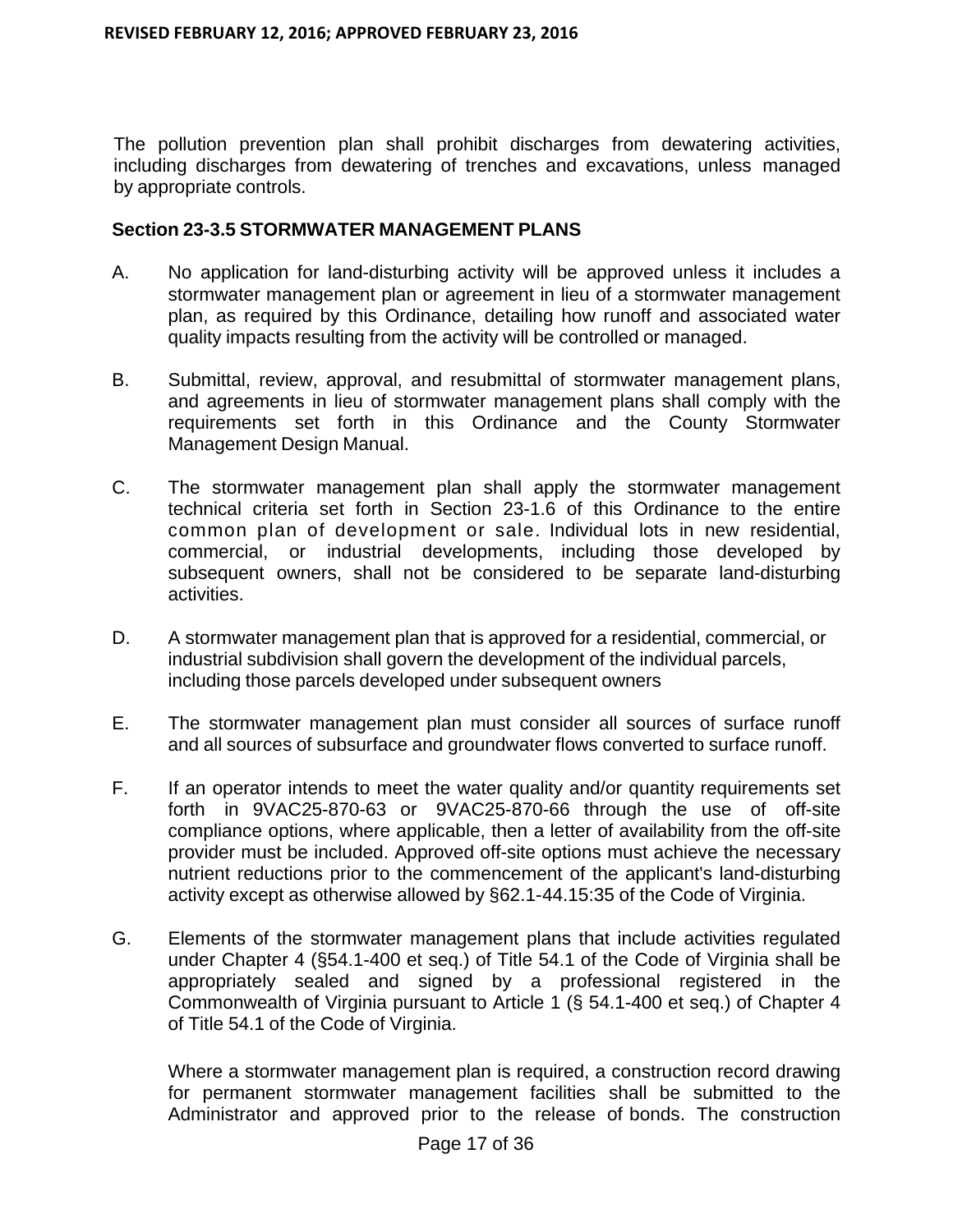record drawing shall be appropriately sealed and signed by a professional registered in the Commonwealth, certifying that the stormwater management facilities have been constructed in compliance with the approved plan.

Stormwater management facilities include all storm drain structures, storm drain pipes, culverts, open channels, BMPs, and all other facilities used to convey, control, or treat stormwater runoff.

- H. The stormwater management plan shall include the following information:
	- 1. Information on the type and location of stormwater discharges; information on the features to which stormwater is being discharged including surface waters or karst features, if present, and the pre-development and postdevelopment drainage areas;
	- 2. Contact information including the name, address, and telephone number of the owner and the tax reference number and parcel number of the property or properties affected;
	- 3. A narrative that includes a description of current site conditions and final site conditions or if allowed by Roanoke County, the information provided and documented during the review process that addresses the current and final site conditions;
	- 4. A general description of the proposed stormwater management facilities and the mechanism through which the facilities will be operated and maintained after construction is complete;
	- 5. Information on the proposed stormwater management facilities, including:
		- (i) The type of facilities;
		- (ii) Location, including geographic coordinates;
		- (iii) Acres treated; and
		- (iv) Surface area, volume, depth, and width of facilities, if applicable;
		- (v) The surface waters or karst features, if present, into which the facility will discharge ;and
		- (vi) The Hydrologic Unit Code (HUC) into which the facilities drain.
	- 6. Hydrologic and hydraulic computations, including runoff characteristics;
	- 7. Documentation and calculations verifying compliance with the water quality and quantity requirements of the regulations.
	- 8. A map or maps of the site that depicts the topography of the site and includes:
		- (i) All contributing drainage areas;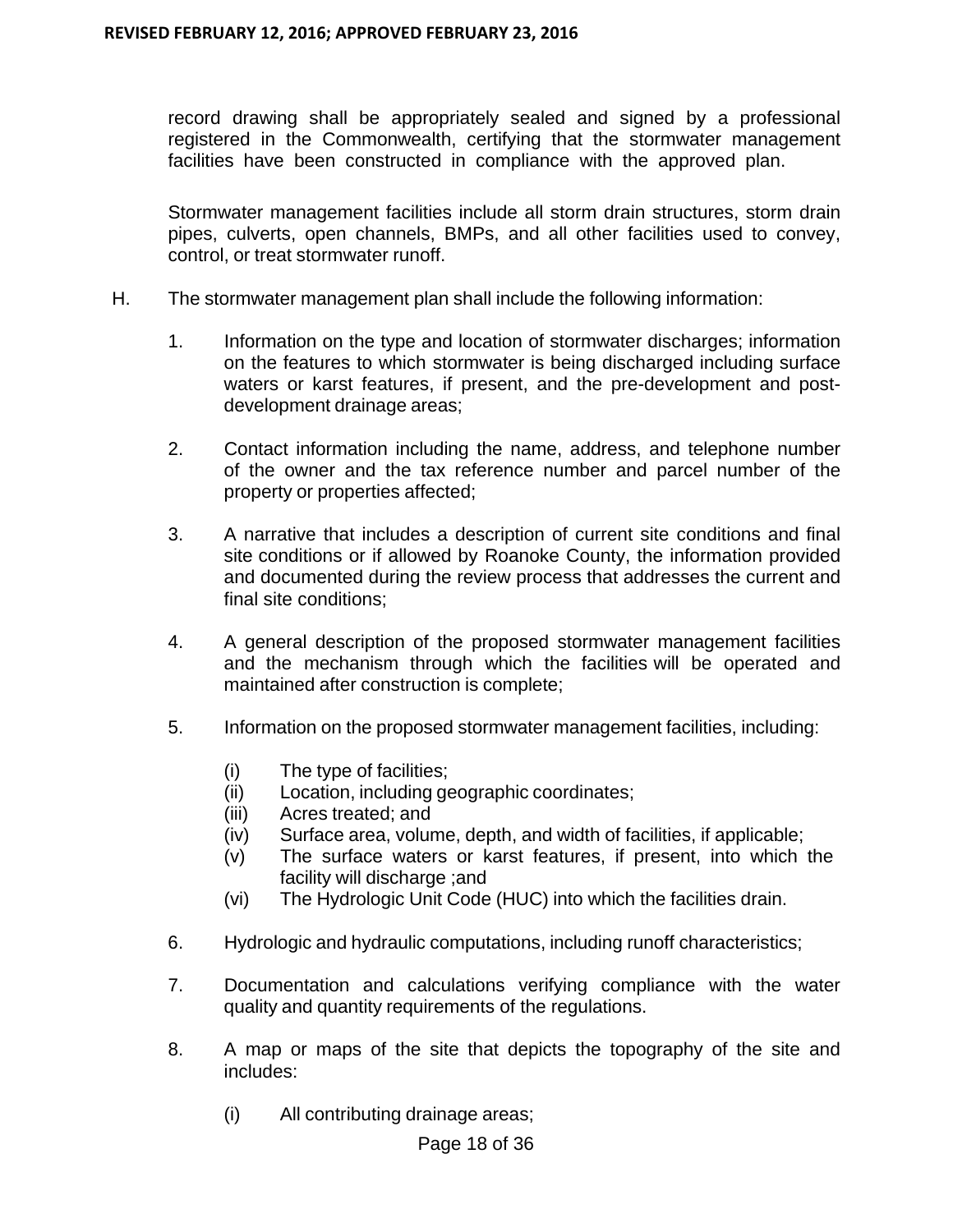- (ii) Existing streams, ponds, culverts, ditches, wetlands, other water bodies, and floodplains;
- (iii) Soil types, geologic formations if karst features are present in the area, forest cover, and other vegetative areas;
- (iv) Current land use, including existing structures, roads, and locations of known utilities and easements;
- (v) Sufficient information (such as grades, structures and pavements, and other appropriate information) on adjoining parcels to assess the impacts of stormwater from the site on these parcels;
- (vi) The limits of clearing and grading, and the proposed drainage patterns on the site;
- (vii) Proposed buildings, roads, parking areas, utilities, and stormwater management facilities; and
- (viii) Proposed land use with tabulation of the percentage of surface area to be adapted to various uses, including but not limited to planned locations of utilities, roads, and easements.
- I. An agreement in lieu of stormwater management plan shall conform to the Regulations and the County Stormwater Management Design Manual.

## **Section 23-3.6 COMPREHENSIVE STORMWATER MANAGEMENT PLANS AND REGIONAL STORMWATER MANAGEMENT FACILITIES**

- A. The County may develop comprehensive stormwater management plans in accordance with 9VAC25-870-92 as a means to more effectively and efficiently address water quality objectives, quantity objectives, or both; through the implementation of regional stormwater management facilities.
- B. Once a comprehensive stormwater management plan is adopted by the County and approved by the Director of the Virginia Department of Environmental Quality, it is enforceable under this Ordinance.
- C. Stormwater management plans for land disturbing activities located in areas that have a comprehensive stormwater management plan, adopted by the County, and approved by the Director of the Virginia Department of Environmental Quality, shall comply with the requirements of the comprehensive stormwater management plan.

If a proposed regulated land-disturbing activity is located in a watershed that has a regional stormwater management facility currently constructed, and if the regional stormwater management facility is in accordance with a comprehensive stormwater management plan, the County shall have the option to require the payment of a fee-in-lieu of providing a portion or all of the proposed regulated land-disturbing activities stormwater management requirements. The fee-in-lieu shall be based on the reasonable proportion of stormwater impacts from the proposed regulated land-disturbing activity compared to the total stormwater impacts that the regional stormwater management facility is designed to mitigate,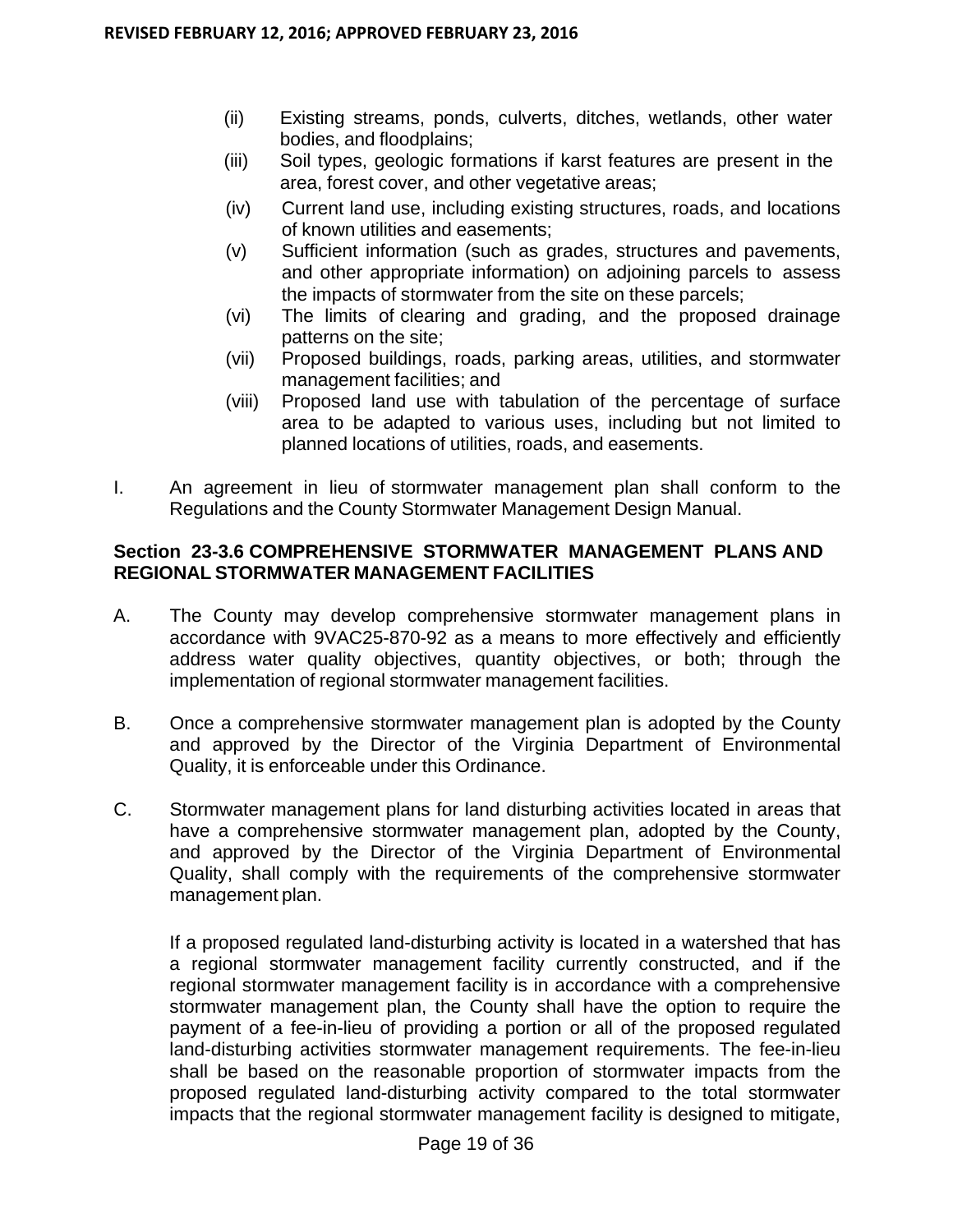multiplied by the total estimated project costs. The reasonable proportion of project costs shall be solely determined by the County. Project costs include, but are not limited to, the costs of land, professional services for investigations, studies, design, environmental permitting, surveying, construction phase services, legal services, and construction. Project costs may also include County staff costs for project development, design, construction, permitting, oversight, or other project activities; and other direct costs. Project costs shall also include the present value of the estimated operation and maintenance costs for the next 20 years, if the County is responsible for the regional stormwater management facility's operation and maintenance.

D. The County and any other party (ies) may mutually agree to share the costs of a regional stormwater management facility, in the absence of a comprehensive stormwater management plan. The fee-in-lieu shall be based on project costs apportioned to each party in reasonable proportion of each party's contribution to the total stormwater impacts that the regional stormwater management facility is designed to mitigate, as mutually negotiated.

## **Section 23-3.7 STORMWATER MANAGEMENT FACILITY MAINTENANCE AGREEMENTS**

- A. Maintenance of stormwater management facilities shall be ensured through the creation of a formal maintenance agreement that is executed by the property owner and submitted prior to plan approval and recorded by the County in the County land records prior to permit termination. The maintenance agreement shall be binding on all subsequent property owners.
- B. The property owner of the site shall execute an access easement agreement, prior to plan approval, to provide for access to stormwater management facilities at reasonable times for periodic inspection by the County, or their contractor or agent, to ensure that the facility is maintained in proper working condition to meet design standards and any other provisions established by this Ordinance. The easement agreement shall be recorded in the County land records by the County and it shall be binding on all subsequent property owners.
- C. A stormwater management facility that serves more than one parcel shall be located on its own, separate parcel. The land owners of each parcel served by the stormwater management facility shall be jointly and severally responsible for the maintenance of the stormwater management facility through a formal maintenance agreement with the County.
- D. Responsibility for the operation and maintenance of stormwater management facilities, unless assumed by a governmental agency, shall remain with the property owner and shall pass to any successor or owner. If portions of the land are to be sold, legally binding arrangements, acceptable to the County, shall be made to pass the responsibility to successors in title. These arrangements shall designate for each land owner, governmental agency, or other legally established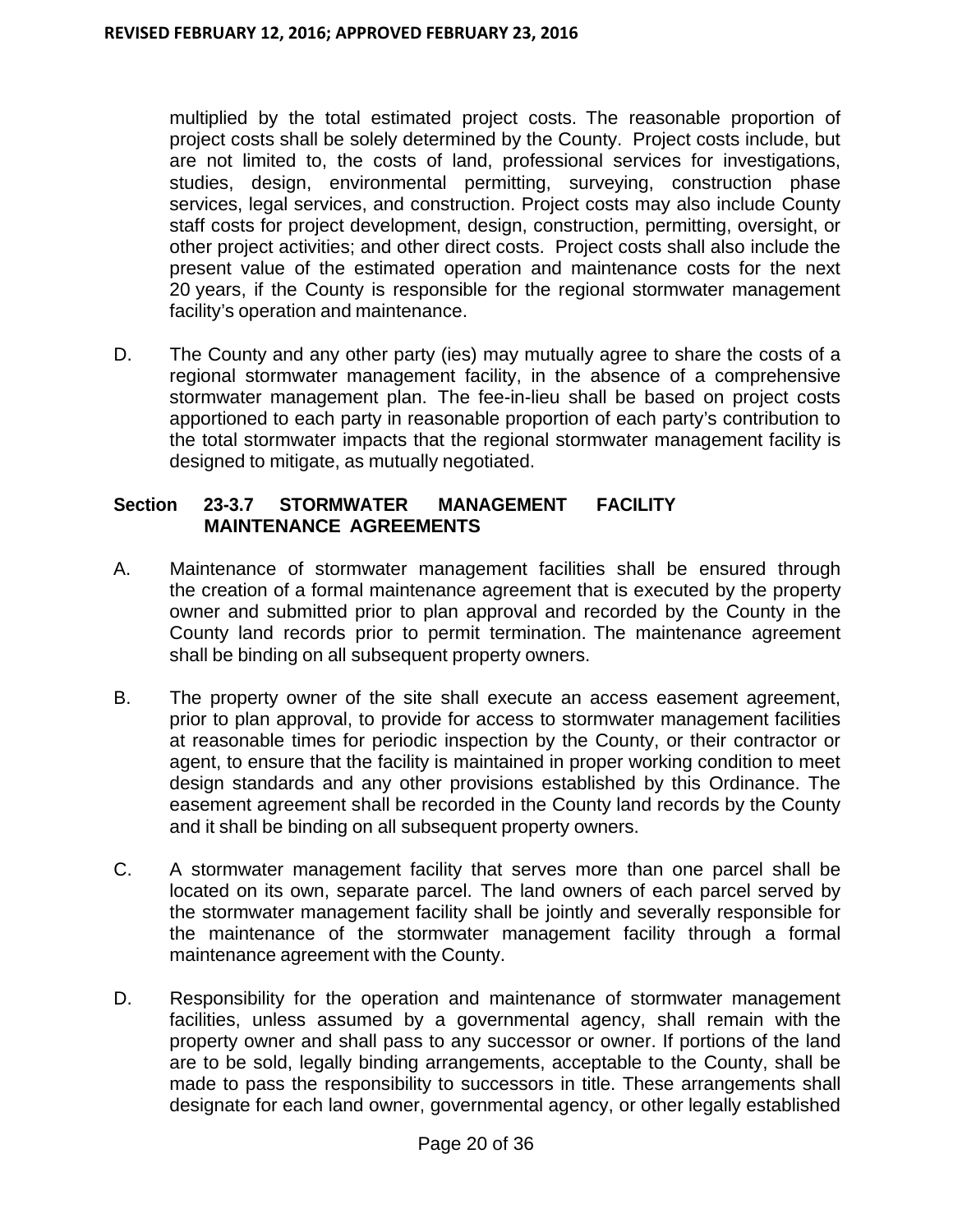entity to be permanently responsible for maintenance.

- E. As part of the maintenance agreement, a schedule shall be developed identifying anticipated routine maintenance, to be performed by the property owner, needed for proper function of the stormwater management facility. The maintenance agreement shall also include a schedule for periodic inspections, to be performed by the property owner, to ensure proper performance of the facility between scheduled routine maintenance activities, and it shall require repairs when needed for proper function of the SWMF. The maintenance agreement shall require that the property owner document routine maintenance, repair, and periodic inspection activities, maintain said documentation for five (5) years, and submit said documentation to the County, if requested.
- F. The maintenance agreement shall also include "failure to maintain" provisions. In the event that maintenance or repair is neglected, or the stormwater management facility becomes a danger to public health, safety, or the environment, the County reserves the authority to perform the necessary maintenance or repair work and to recover the costs from the property owner. Nothing in this Ordinance shall be construed to mean that the County has the responsibility to maintain privately-owned SWMFs.
- G. Prior to the release of the performance security or bond, the developer shall either (1) transfer the maintenance responsibilities of the stormwater management facilities to a Home Owners Association or (2) provide the County with a maintenance security.
	- 1. Requirements for Transfer of Maintenance Responsibilities to the Home Owners Association (HOA)
		- i. Submission of acceptable record drawings.
		- ii. Acceptable final inspection of the stormwater management facility by the County.
		- iii. Transfer of the necessary property to the HOA.
		- iv. Organize and hold a meeting attended by the developer, the County and members of the HOA. Provide evidence to the County that each member of the HOA was provided prior notice of the meeting. The meeting shall be held at a place and time convenient for members of the HOA.
		- v. Provide a copy of the recorded documents establishing the Home Owners Association to the County.
		- vi. Provide the County with evidence that the Home Owners Association is funded. Minimum funding shall be based on the following schedule:

1-20  $\text{lots} = $1,000$  $21 - 50$  lots = \$1,500 51 and over = \$1500 + \$30 per lot over 50

Page 21 of 36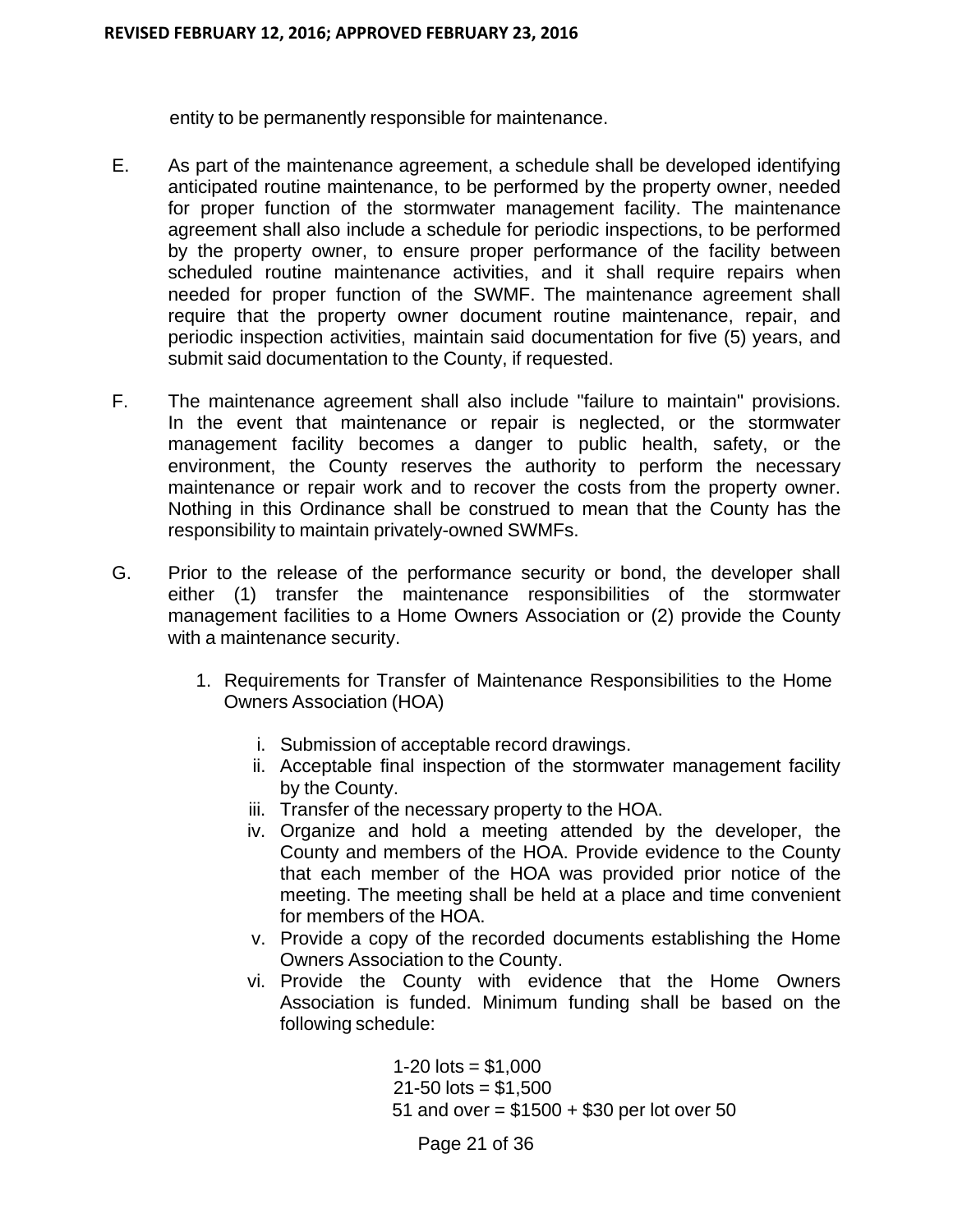- 2. Requirements for Posting Maintenance Security.
	- i. The County shall require a maintenance guaranty in the amount of twenty (20%) percent of the construction costs of the stormwater management facility.
	- ii. The maintenance security shall contain forfeiture provisions for failure, after proper notice, to complete work within the time specified, or to initiate or maintain appropriate actions which may be required of the permittee in accordance with the approved stormwater management plan.
	- iii. If the County takes such action upon such failure by the permittee, the County may collect from the permittee the difference should the amount of the reasonable cost of such action exceed the amount of the security held.
	- iv. The maintenance agreement and security will be the responsibility of the permittee or owner until such time as the permittee or owner provides the County with the necessary requirements for Transfer of Maintenance Responsibilities to the Home Owners Association as outlined above in (1).
- H. At the discretion of the Administrator, a formal maintenance agreement and access easement agreement may not be required for stormwater management facilities designed to treat stormwater runoff primarily from an individual singlefamily residential lot on which they are located, provided it is demonstrated to the satisfaction of the Administrator that future maintenance of such facilities will be addressed through an enforceable mechanism at the discretion of the Administrator.
- I. If a formal maintenance agreement and access easement agreement is not required as described in paragraph H above, the Administrator shall develop a strategy for addressing maintenance of stormwater management facilities designed to treat stormwater runoff primarily from an individual single-family residential lot on which they are located. Such a strategy may include periodic inspections, homeowner outreach and education, or other method targeted at promoting the long-term maintenance of such facilities. Such facilities shall not be subject to the requirement for an inspection to be conducted by the Administrator.

## **Section 23-3.8 PERFORMANCE SECURITIES**

- A. The County may, at its discretion, require the submittal of a performance security or bond with surety, cash escrow, letter of credit, or other acceptable legal arrangement, all of which shall be in a form approved by the County, prior to plan approval, in order to ensure that the stormwater practices are installed by the permittee, as required by the approved stormwater management plan.
- B. The amount of the performance security shall be the total estimated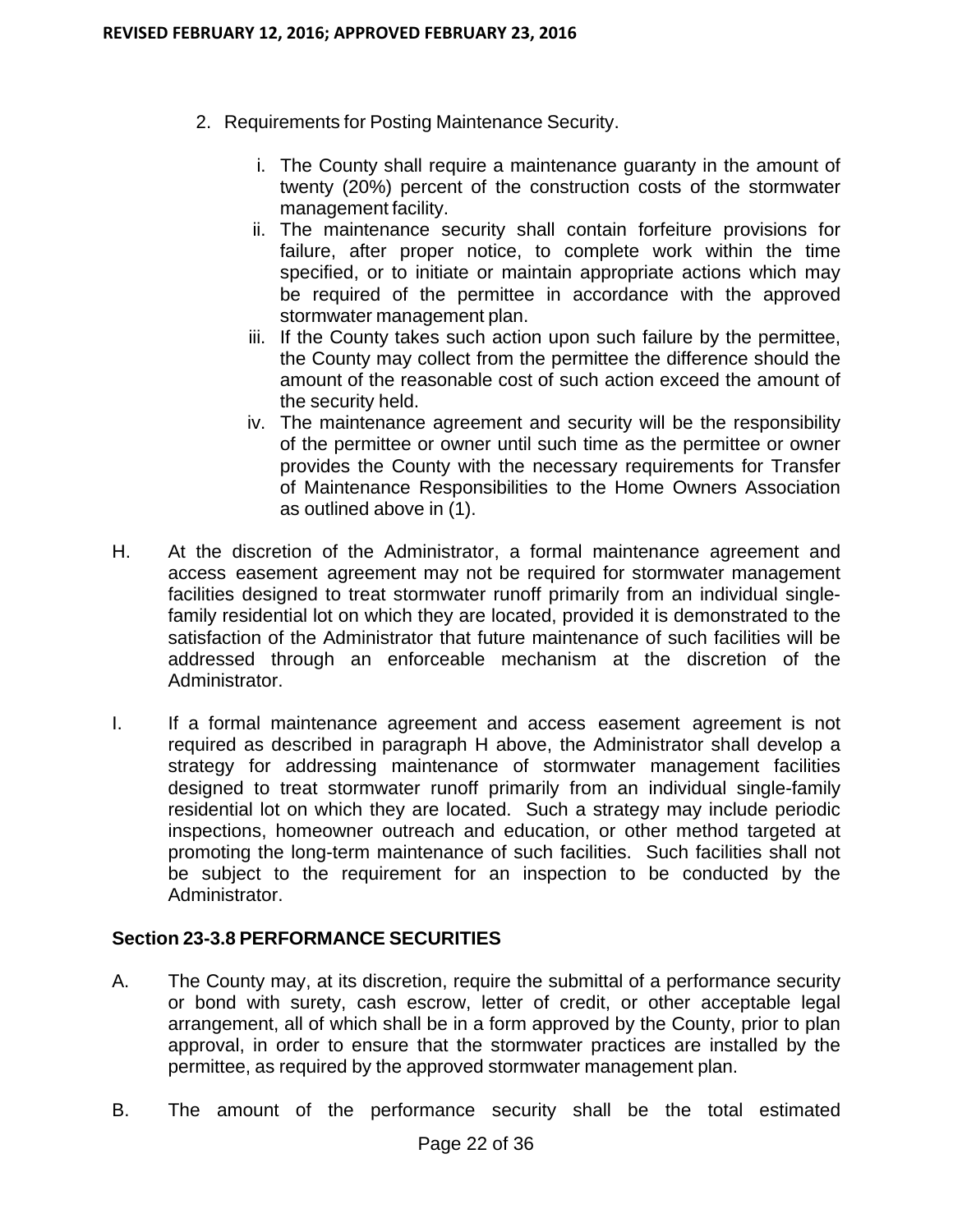construction cost of the storm drainage systems and stormwater management facilities approved under the permit, plus 10% contingency.

- C. The performance security shall contain forfeiture provisions for failure, after proper notice, to complete work within the time specified, or to initiate or maintain appropriate actions which may be required of the permittee in accordance with the approved stormwater management plan.
- D. If the County takes such action upon such failure by the permittee, the County may collect from the permittee the difference should the amount of the reasonable cost of such action exceed the amount of the security held.
- E. Within 60 days of the completion of the requirements of the permit conditions, including request for permit termination by the operator, such bond, cash escrow, letter of credit, or other legal arrangement, or the unexpended or unobligated portion thereof, will be refunded to the permittee or terminated.

## **Section 23-3.9 FEES**

- A. Fees to cover costs associated with implementation of a VSMP related to land disturbing activities and issuance of general permit coverage and VSMP authority permits shall be imposed in accordance with the appropriate fee schedule established, updated and revised from time to time by the County Board of Supervisors by resolution. VSMP costs include County costs associated with stormwater management plan review, VSMP registration statement review, permit issuance, state-coverage verification, inspections, reporting, and compliance activities associated with land-disturbing activities, as well as state program oversight costs.
- B. Fees for providing coverage under the General Permit for Discharges of Stormwater from Construction Activities shall be imposed in accordance with the appropriate fee schedule established, updated and revised from time to time by the County Board of Supervisors by resolution. Fifty percent (50%) of the total fee shall be paid by the applicant at the time that a stormwater management plan, or agreement in lieu of a stormwater management plan, is submitted for review. The remaining total fee is to be paid by the applicant prior to issuance of coverage under the General Permit for Discharges of Stormwater from Construction Activities.
- C. When a site or sites has been purchased for development within a previously permitted common plan of development or sale, the applicant shall be subject to fees in accordance with the disturbed acreage of their site or sites according to the fee schedule established, revised and updated from time to time by the County Board of Supervisors by resolution.
- D. Fees for the modification or transfer of registration statements from the general permit issued by the State Board shall be imposed in accordance with the fee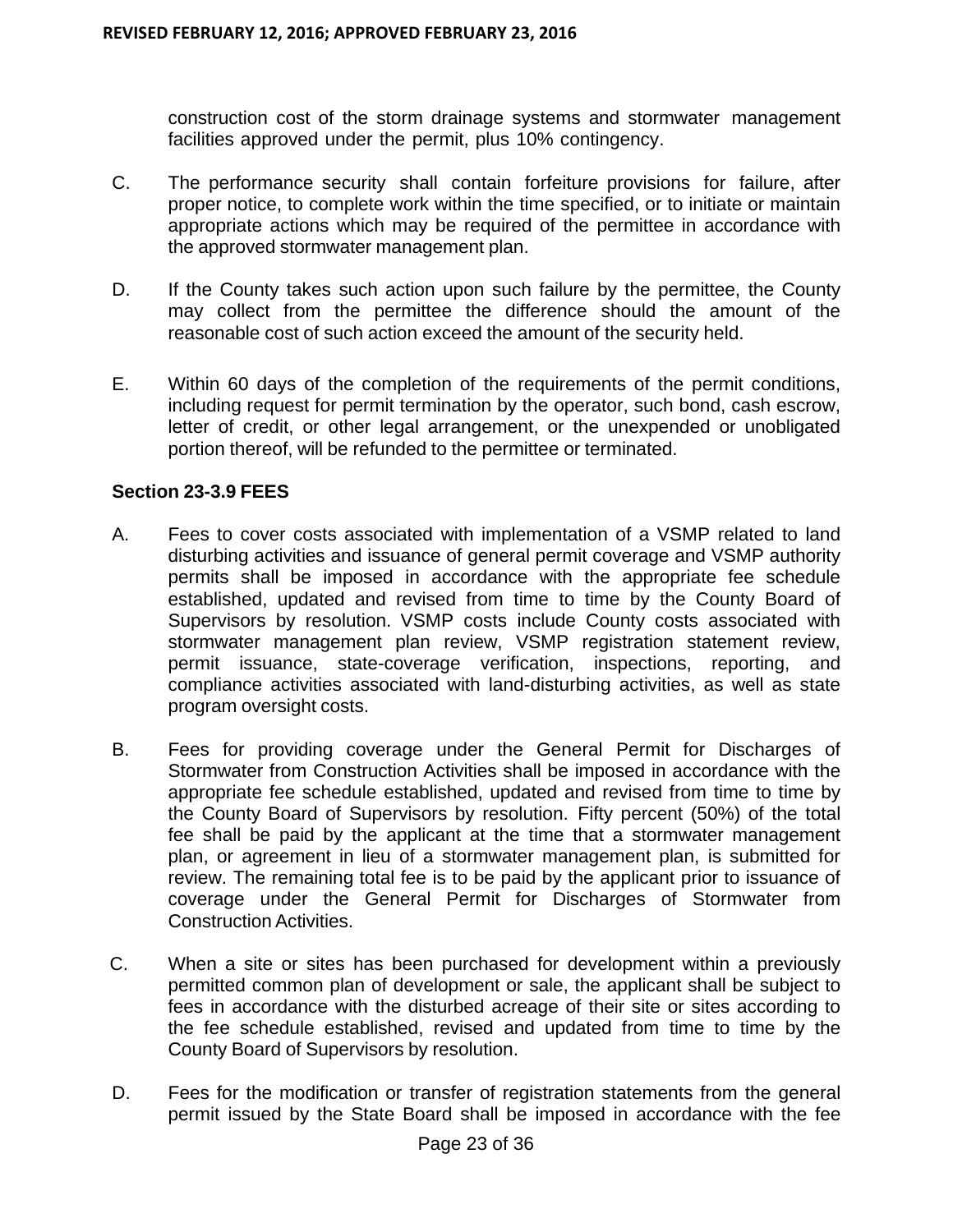schedule established, revised and updated from time to time by the County Board of Supervisors by resolution. If the permit modifications result in changes to stormwater management plans that require additional review by the County, such reviews shall be subject to the fee schedule established by the County Board of Supervisors, as amended. The fee assessed shall be based on the total disturbed acreage of the site. In addition to the general permit modification fee, modifications resulting in an increase in total disturbed acreage shall pay the difference in the initial permit fee paid and the permit fee that would have applied for the total disturbed acreage in accordance with the fee schedule established, revised and updated from time to time by the County Board of Supervisors by resolution.

- E. General permit maintenance fees: Annual permit maintenance fees required by 9VAC25-870-830 shall be imposed in accordance with the fee schedule established, revised and updated from time to time by the County Board of Supervisors by resolution, including fees imposed on expired general permits that have been administratively continued. With respect to the general permit, these fees shall apply until the permit coverage is terminated. General permit coverage maintenance fees, for permits issued in a previous calendar year, shall be paid by April 1st of each year that it is in effect. No permit will be reissued or automatically continued without payment of the required fee. General permit coverage maintenance fees shall be applied until a Notice of Termination is effective.
- F. Persons whose coverage under the general permit has been revoked shall apply to the Virginia Department of Environmental Quality for an Individual Permit for Discharges of Stormwater from Construction Activities.
- G. No permit application fees will be assessed to:
	- 1) Permittees who request minor modifications to permits as defined in Section 23-2 of this Ordinance. Permit modifications at the request of the permittee resulting in changes to stormwater management plans that require additional review by the Administrator shall not be exempt pursuant to this section.
	- 2) Permittees whose permits are modified or amended at the initiative of the Department or Administrator, excluding errors in the registration statement identified by the Administrator or errors related to the acreage of the site.
- H. All incomplete payments will be deemed as nonpayments, and the applicant shall be notified of any incomplete payments. Interest may be charged for late payments at the underpayment rate set forth in §58.1-15 of the Code of Virginia and is calculated on a monthly basis at the applicable periodic rate. A 10% late payment fee shall be charged to any delinquent (over 90 days past due) account. The County shall be entitled to all remedies available under the Code of Virginia in collecting any past due amount.
- Page 24 of 36 I. In addition to the fees contained on the fee schedule established, revised and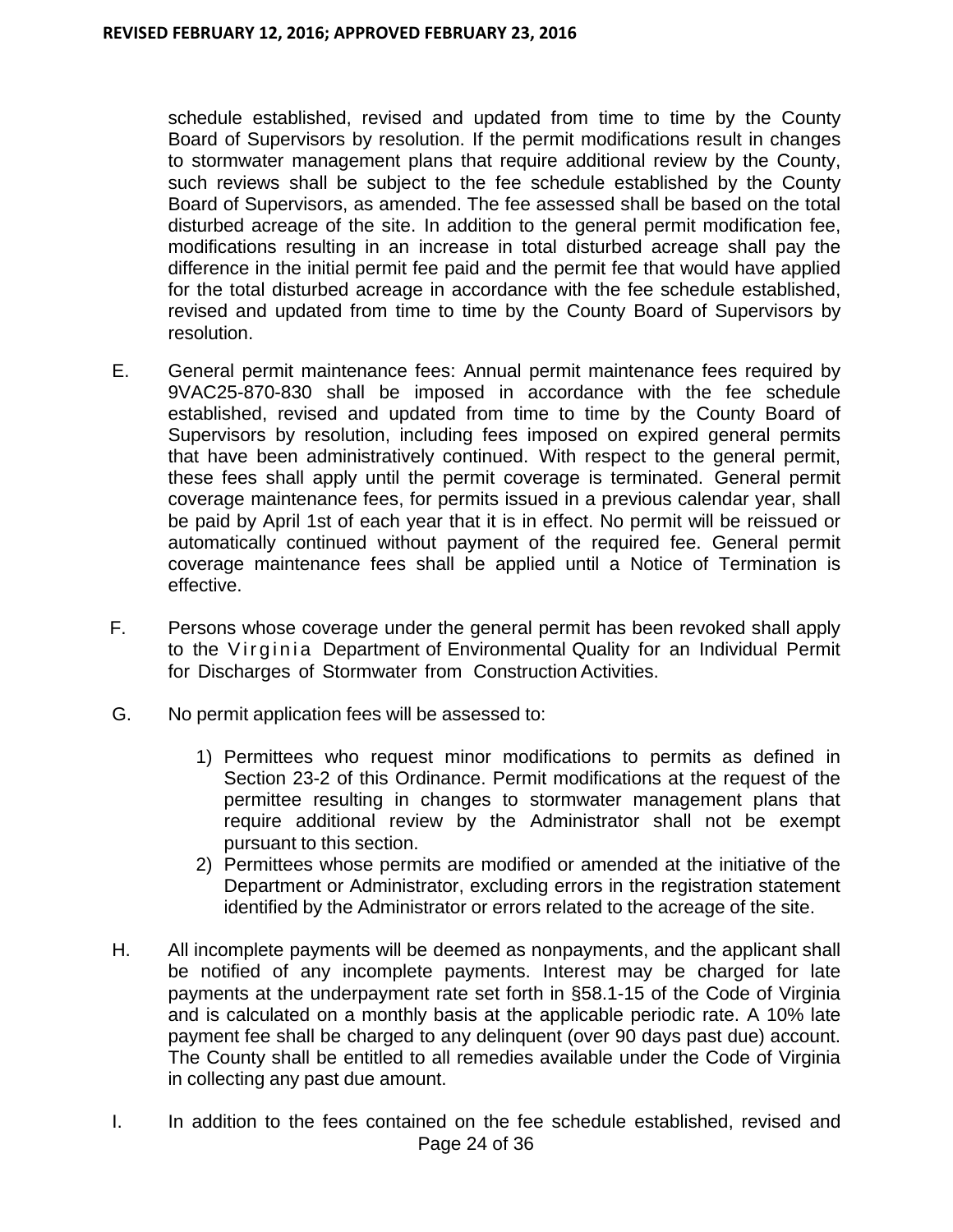updated by the County Board of Supervisors by resolution the County may collect convenience fees associated with processing credit card payments.

#### **Section 23-3.10 PERMIT APPLICATION PROCEDURE**

- A. Permit applications and the stormwater management plan, or agreement in lieu of a stormwater management plan, shall include all of the information required by this Ordinance and the County Stormwater Management Design Manual.
- B. No VSMP authority permit shall be issued until the maintenance agreement required in section 23-3.7 is approved, performance securities required in section 23-3.8 have been submitted and accepted, and fees required to be paid, pursuant to section 23-3.9, are received.
- C. All applications will be processed in accordance with procedures set forth below and in the County Stormwater Management Design Manual.
	- 1. The Administrator shall determine the completeness of a plan in accordance with section 23-3.2 of this Ordinance and shall notify the applicant, in writing, of such determination, within 15 calendar days of receipt. If the plan is deemed to be incomplete, the above written notification will contain the reasons the plan is deemed incomplete.
	- 2. The Administrator shall have an additional 60 calendar days from the date of the communication of completeness to review the plan, except that if a determination of completeness is not made within the time prescribed above, then plan shall be deemed complete and the Administrator shall have 60 calendar days from the date of submission to review the plan.
	- 3. The Administrator shall review any plan that has been previously disapproved, within 45 calendar days of the date of resubmission.
	- 4. During the review period, the plan shall be approved or disapproved and the decision communicated in writing to the applicant or his/her designated agent. If the plan is not approved, the reasons for not approving the plan shall be provided in writing. Approval or denial shall be based on the plan's compliance with the requirements of this Ordinance.
	- 5. If a plan meeting all requirements of this Ordinance is submitted and no action is taken within the time provided above, the plan shall be deemed approved.
- D. Approved stormwater management plans may be modified, as follows:
	- 1. Modification to an approved stormwater management plan shall be allowed only after review and written approval by the Administrator. The Administrator shall have 60 calendar days to respond in writing either approving or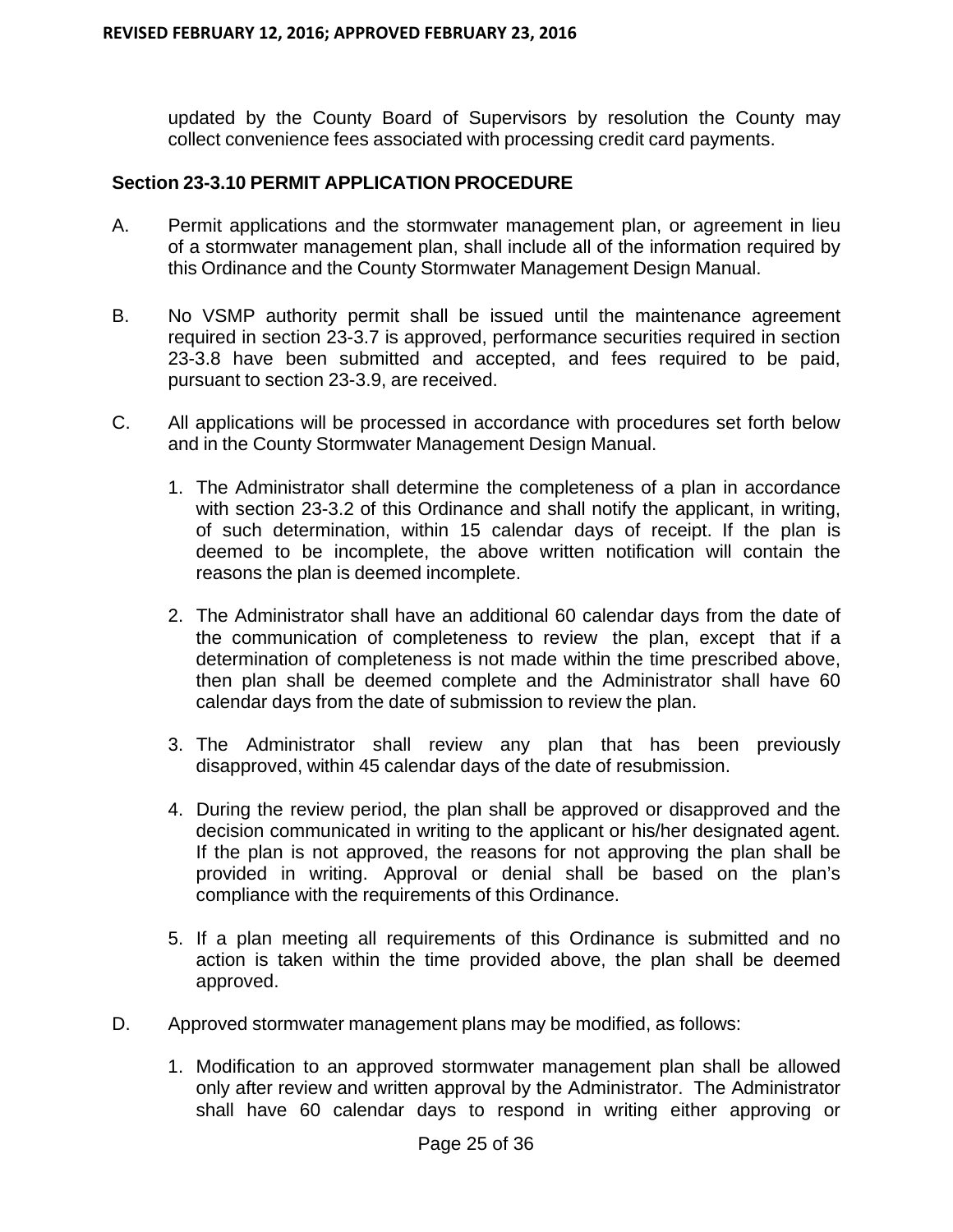disapproving such request.

- 2. The Administrator may require that an approved stormwater management plan be amended, within a time prescribed by the Administrator, to address any deficiencies noted during inspection.
- E. The Administrator shall require the submission of a construction record drawing for permanent stormwater management facilities.

#### **SECTION 23-4**

## **EXCEPTIONS TO STORMWATER MANAGEMENT REQUIREMENTS**

- A. The Administrator may grant exceptions to the technical requirements of Part II B or Part II C of the Regulations, provided that (i) the exception is the minimum necessary to afford relief, (ii) reasonable and appropriate conditions are imposed so that the intent of the Act and this Ordinance are preserved, (iii) granting the exception will not confer any special privileges that are denied in other similar circumstances, and (iv) exception requests are not based upon conditions or circumstances that are self-imposed or self-created. Economic hardship alone is not sufficient reason to grant an exception from the requirements of this Ordinance.
	- 1. Exceptions to the requirement that the land-disturbing activity obtain the required VSMP authority permit shall not be given by the Administrator, nor shall the Administrator approve the use of a BMP not found on the Virginia Stormwater BMP Clearinghouse Website, unless it is duly approved by the Department of Environmental Quality.
	- 2. Exceptions to requirements for phosphorus reductions shall not be allowed unless offsite options otherwise permitted pursuant to 9VAC25- 870-69 have been considered and found not available.
	- 3. Nothing in this section shall preclude an operator from constructing to a more stringent standard at their discretion.
- B. The Administrator may grant an exception from provisions contained in the County Stormwater Management Design Manual when not reasonably achievable, provided that acceptable mitigation measures are provided.
- C. Requests for an exception to the stormwater technical requirements shall be submitted in writing to the Administrator.

## **SECTION 23-5**

## **PROPERTY OWNER RESPONSIBILITIES FOR DRAINAGE WAYS**

Page 26 of 36 A. Drainage ways consist of natural watercourses, storm sewers, gutters, manmade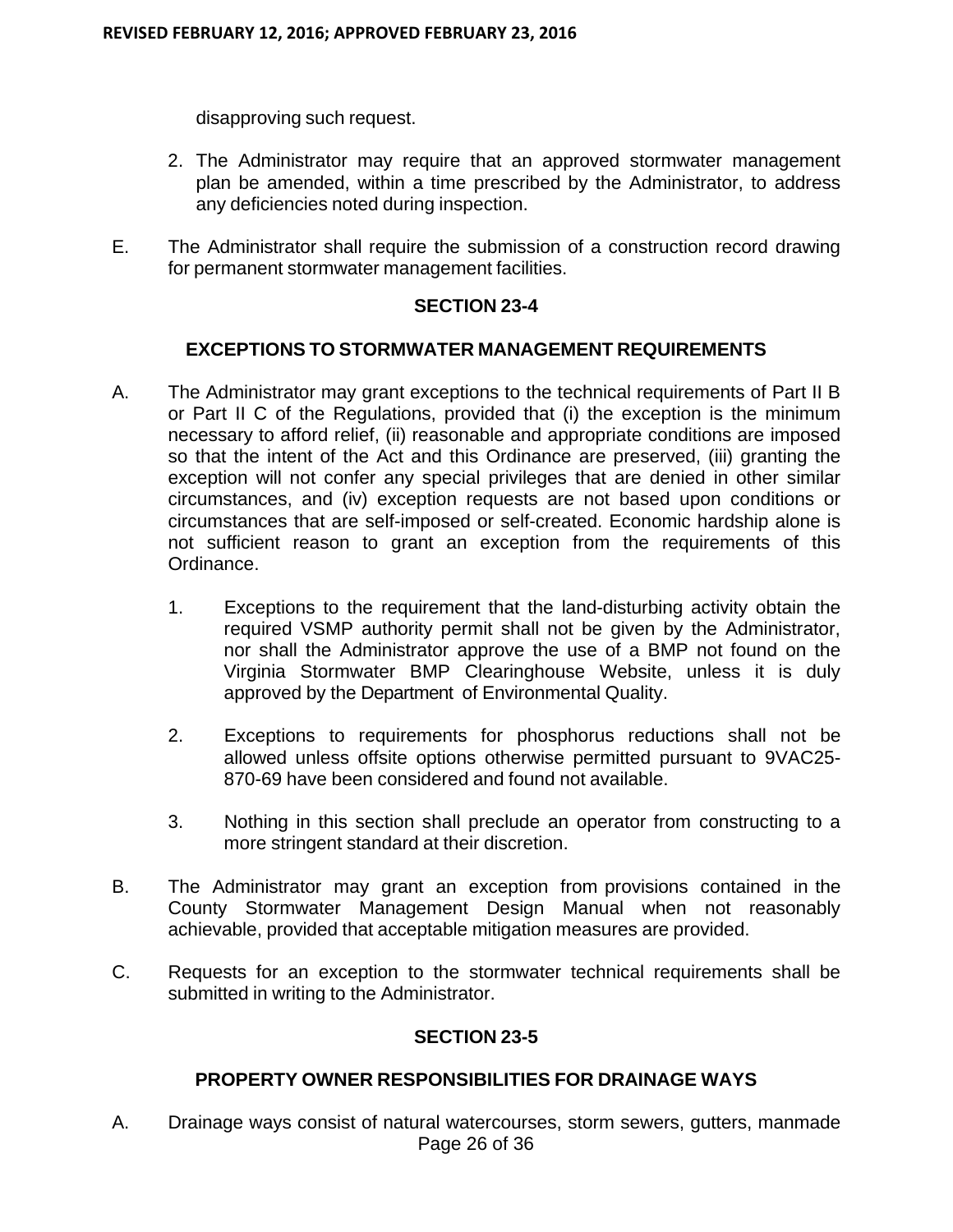channels, and other natural or manmade drainage paths.

- B. Every person owning property through which a drainage way passes, or such person's lessee, shall keep and maintain that part of the drainage way within the property free of trash, debris, yard wastes, and other obstacles that could pollute, contaminate, or significantly retard the flow of water.
- C. No person shall sweep, wash, or otherwise place dirt, trash, debris, yard wastes, or other materials in drainage ways where they could be picked up and carried off the person's property by stormwater runoff.
- D. The property owner or such person's lessee shall maintain healthy vegetation to protect the drainage way from excessive erosion during storm events. Particular care shall be taken to maintain healthy bank vegetation along watercourses.

#### **SECTION 23-6**

#### **CONSTRUCTION INSPECTION**

#### **Section 23-6.1 NOTICE OF CONSTRUCTION COMMENCEMENT**

The permittee shall notify the County in advance before the commencement of land disturbing activities. In addition, the permittee shall notify the County in advance of construction of critical components of a stormwater management facility.

## **Section 23-6.2 PERIODIC CONSTRUCTION INSPECTION**

- A. The Administrator shall periodically inspect the land-disturbing activity during construction for:
	- 1. Compliance with the approved erosion and sediment control plan;
	- 2. Compliance with the approved stormwater management plan, or executed agreement in lieu of a stormwater management plan;
	- 3. Development, updating, implementation with the pollution prevention plan;
	- 4. Development and implementation of any additional control measures necessary to address a TMDL.
- B. If the County inspections find any violations, the permittee shall be notified in writing of the nature of the violation and the required corrective actions. No additional construction or land-disturbing activity in the area of the violation shall proceed until any violations are corrected and all work previously completed has received approval from the County. The permittee is responsible f o r maintenance and repair for all stormwater management facilities during construction.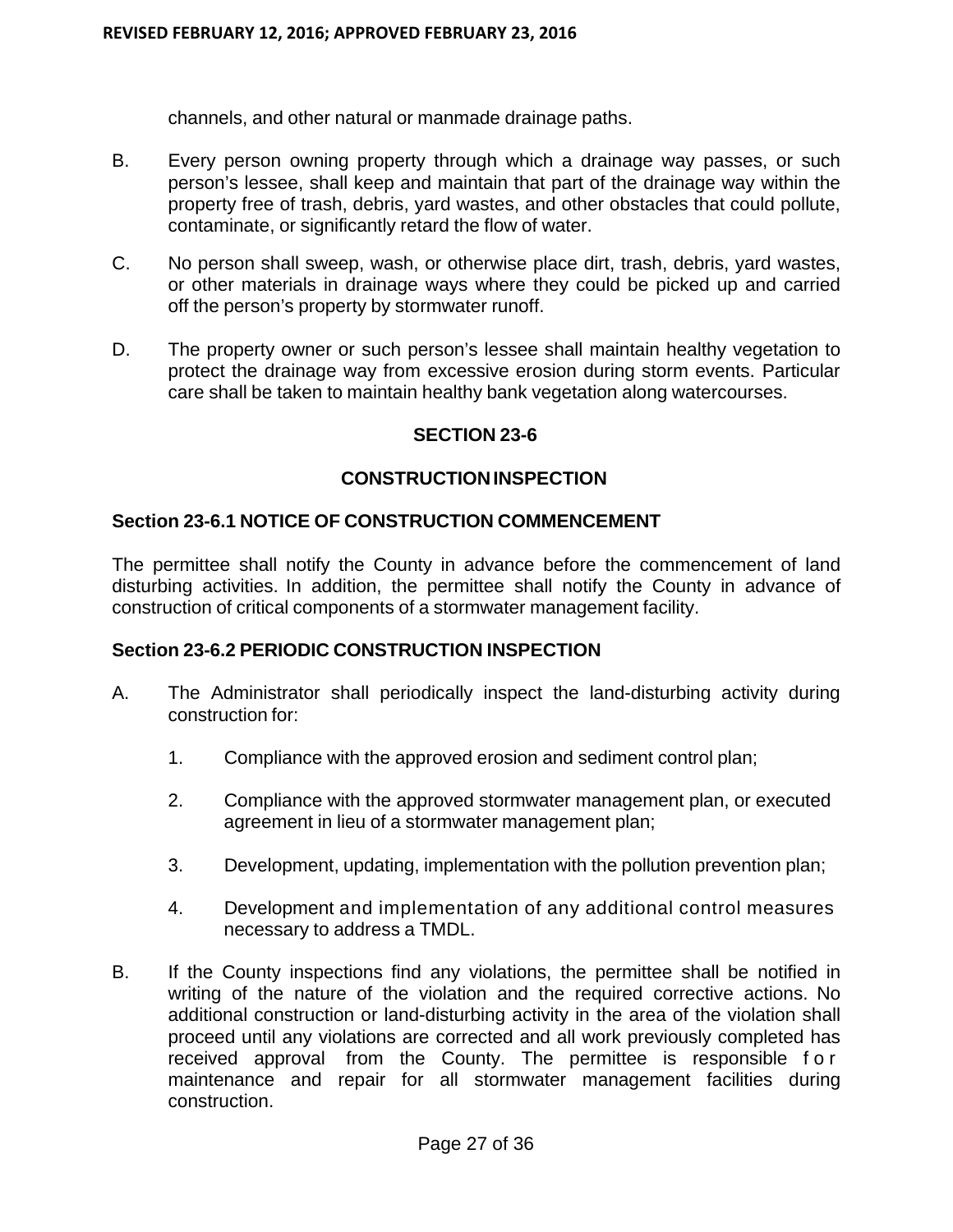- C. The person responsible for implementing the approved plan is required to provide adequate inspection monitoring and reports to ensure compliance with the approved plan, to determine whether the measures required in the plan provide effective stormwater management and to allow the registered professional to certify the record documents in accordance with Section 23-3.5. All permittee inspections shall be documented and written reports prepared that contain the following information:
	- 1. The date and location of the permittee inspection;
	- 2. Whether construction is in compliance with the approved stormwater management plan;
	- 3. Variations from the approved construction specifications;
	- 4. Corrective actions that have been taken to correct previous violations;
	- 5. Any violations that exist; and.
	- 6. The name and signature of the person who performed the inspection.

Permittee inspection documentation shall be organized chronologically and be stored with the SWPPP.

D. If the County determines that there is a failure to comply with the plan, notice shall be served upon the permittee or person responsible for carrying out the plan in accordance with Section 23-9 of this Ordinance.

## **Section 23-6.3 FINAL INSPECTION AND RECORD DOCUMENTATION**

- A. The permittee shall submit record drawings and supporting documentation for all stormwater management facilities and storm drainage systems associated with the project before final County inspection. Record drawings and supporting documents shall comply with the requirements contained in the County Stormwater Management Design Manual. Record drawings shall not be required where the Administrator does not require a formal maintenance agreement and access easement agreement for stormwater management facilities designed to treat stormwater runoff primarily from an individual single-family residential lot on which they are located.
- B. Receipt of record drawings and supporting documentation, final inspection and approval by the County, execution and recordation of maintenance agreement, and permit termination is required before the final release of performance securities.
- C. If it is determined from the record drawings, or inspections, that the storm drainage systems and the stormwater management facilities have not been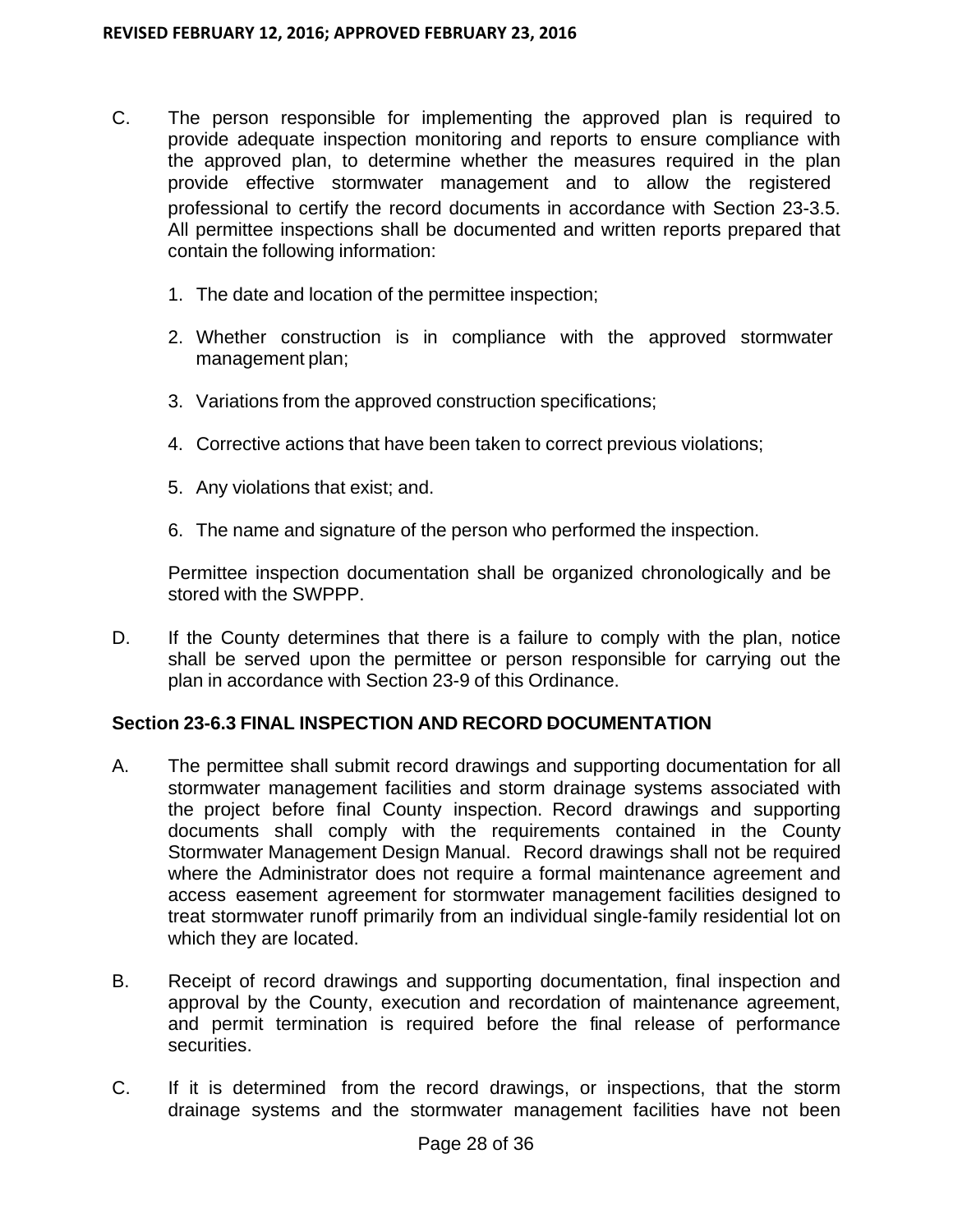constructed in accordance with the approved stormwater management plan, then corrective action will be taken to comply with the approved Plan or the permittee shall provide studies and information required by the County to demonstrate that the constructed system will function equivalent to the approved Stormwater Management Plan, and that all regulatory requirements are met.

D. A supplemental digital file of the record drawings shall be submitted to the County for its use in maintaining public records. The supplemental digital file shall comply with the requirements contained in the Roanoke County Stormwater Management Design Manual.

## **SECTION 23-7**

## **POST CONSTRUCTION INSPECTION, MAINTENANCE AND REPAIR OF STORMWATER MANAGEMENT FACILITES**

## **Section 23-7.1 MAINTENANCE INSPECTIONS OF STORMWATER MANAGEMENT FACILITIES**

- A. Following the completion and acceptance of construction, the property owner is responsible for the maintenance and repair of stormwater structures and stormwater management facilities. The property owner shall ensure that proper maintenance and repair of stormwater structures and stormwater management facilities occur and that periodic inspection, maintenance, and repair are performed so that the structures and facilities operate properly. All inspection, maintenance, and repair activities, performed by the property owner shall be documented. Documentation shall be submitted to the County, if requested.
- B. Stormwater structures and stormwater management facilities that have recorded stormwater facility maintenance agreements shall be operated, inspected, maintained and repaired, by the property owner, in conformance with the applicable performance requirements contained in the approved stormwater facility maintenance agreement.
- C. Stormwater structures and stormwater management facilities were required as a condition for parcel development. Therefore, they shall be operated, inspected, maintained and repaired, by the property owner, as necessary for proper operation of the structures and facilities even if there is no recorded stormwater facility maintenance agreement. Following are the minimum maintenance requirements for stormwater structures and stormwater management facilities that do not have a recorded stormwater facility maintenance agreement:
	- 1. Stormwater structures and stormwater management facilities shall be inspected and maintained or repaired as needed, by the property owner, after significant rainfall events that cause localized flooding, and at least annually.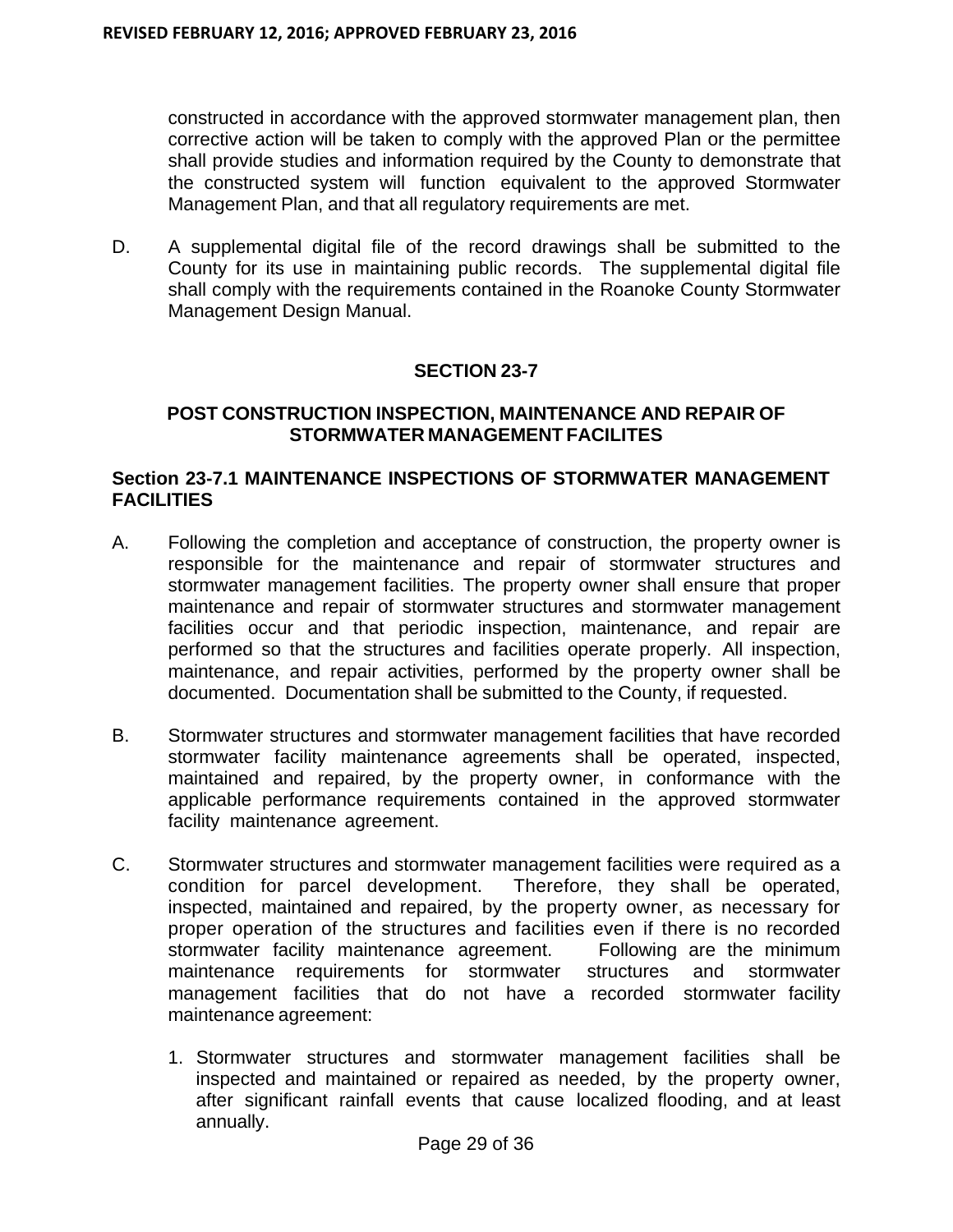- 2. All structures and slopes shall be kept in a safe condition. Stormwater sheet flow shall not be converted to concentrated flow by extending downspouts or other drains toward streets or property lines. Rain gardens, pervious pavement, and other stormwater management facilities shall not be removed or rendered inoperable.
- 3. Stormwater management facilities and stormwater conveyance systems shall be kept clear of grass clippings, cut brush, and other debris.
- 4. All pipes and structures shall be kept clean and clear of debris that could decrease flow capacity.
- 5. Sediment and silt that washes into stormwater management facilities shall be removed and properly disposed of when the sediment and silt builds up to the point that they adversely impact the facility's proper operation.
- 6. Trees and other woody plants shall be cut and removed from embankment slopes annually.
- 7. Trees and woody plants shall be cut and removed from non-embankment areas of a stormwater management facility as needed to avoid buildup of debris in the facility and to avoid a nuisance. Periodic cutting and brush removal shall occur at a frequency of at least once in three years.
- 8. Landscaping and grass cover shall be maintained for proper operation and erosion control. Replace landscaping as required. Repair erosion and replace grass cover as required.
- 9. Manufactured stormwater management facilities shall be maintained as recommended by the manufacturer.
- 10. Additional maintenance activities shall be performed, as needed, to maintain proper operation.
- D. In addition to the inspections performed by the property owner, the County will periodically inspect stormwater management facilities. In the event that the stormwater management facility has not been maintained and/or becomes a danger to public safety, public health, or the environment, the County shall notify the property owner by registered or certified mail. The notice shall specify the measures needed to comply and shall specify the time within which such measures shall be completed. If the responsible party fails or refuses to correct the violation, the County, after reasonable notice, may correct a violation of the design standards or maintenance needs by performing all necessary work to place the facility in proper working condition, and recover the costs from the property owner.
- Page 30 of 36 E. If stormwater management facility inspection requires entry into a confined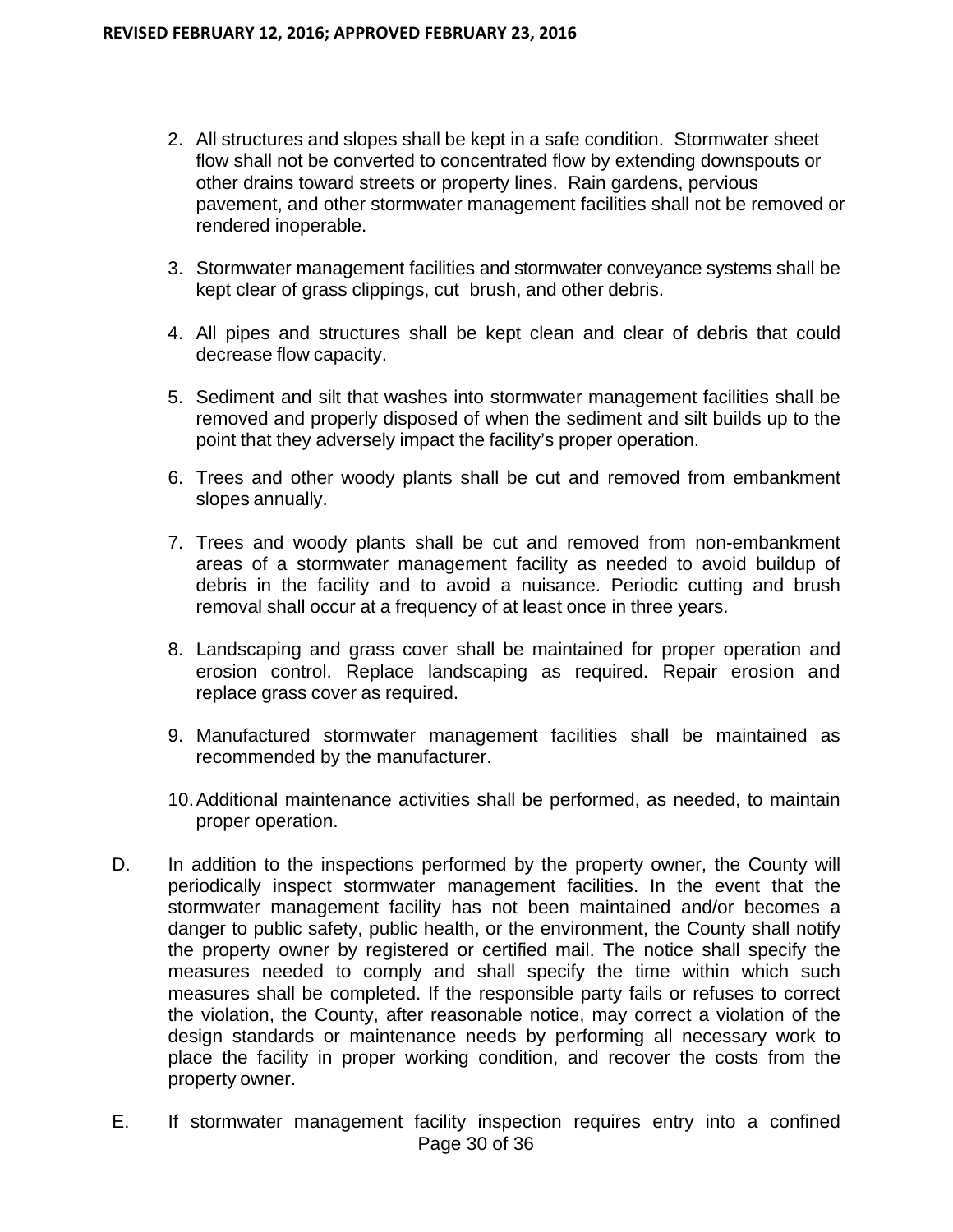space, or special equipment or training, then the County may hire licensed professionals to perform the inspection, or it may require the property owner to hire a licensed professional to perform the inspection. The cost for any licensed professionals to perform the required inspection shall be paid by or recovered from the owner.

F. The County will conduct post-construction inspections of stormwater management facilities pursuant to the County's developed, and State Board's approved inspection program and will inspect each stormwater management facility at least once every five (5) years; except that periodic post-construction inspection, by the County, is not required where a formal maintenance agreement and access easement agreement is not required by the Administrator for stormwater management facilities designed to treat stormwater runoff primarily from an individual single-family residential lot on which they are located.

## **Section 23-7.2 RECORDS OF INSPECTION, MAINTENANCE AND REPAIR**

- A. Property owners responsible for the operation and maintenance of stormwater management facilities shall make records of all inspections, maintenance, and repairs, and shall retain the records for at least five (5) years.
- B. Upon request from the County, property owners shall provide copies of records documenting property owner inspections, maintenance, and repairs.

## **SECTION 23-8**

## **HEARINGS AND APPEALS**

#### **Section 23-8.1 HEARINGS**

- A. Any permit applicant or permittee, or person subject to the requirements of this Ordinance, who is aggrieved by any action, of the County in approving or disapproving any plans required by this Ordinance, or by any enforcement action taken pursuant to Sec. 23-9, shall have the right to request, in writing, a hearing; provided, that a petition requesting such hearing is filed with the Administrator within 30 days after notice of such action is given by the Administrator.
- B. The hearing shall be heard by the County Administrator, or his/her designee.
- C. The hearing shall be held provided that the County Administrator and the aggrieved party has at least thirty (30) days prior notice.
- D. A verbatim record of the proceedings of such hearings shall be taken and filed with the Board of Supervisors. Depositions may be taken and read as in actions at law.
- E. The County Administrator, shall have power to issue subpoenas and subpoenas duces tecum, and at the request of any party shall issue such subpoenas. The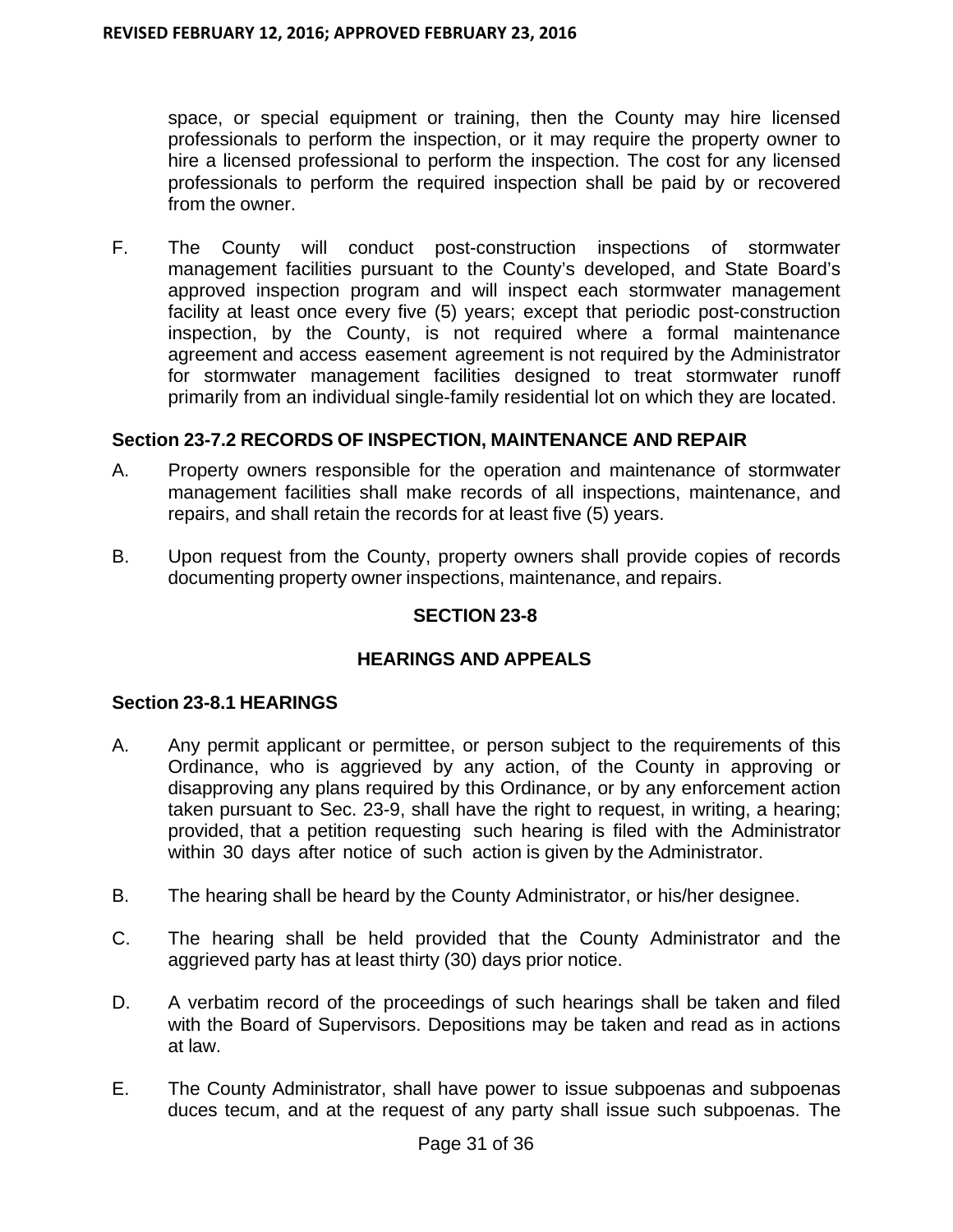failure of any witness without legal excuse to appear or to testify or to produce documents shall be acted upon by the County Administrator whose actions may include the procurement of an order of enforcement from the circuit court. Witnesses who are subpoenaed shall receive the same fees and reimbursement for mileage as in civil actions.

F. During its review, the County Administrator shall consider evidence presented by all parties. After considering the evidence, the County Administrator's decision shall be final.

## **Section 23-8.2 APPEALS**

Final decisions of the County Administrator, under this Ordinance, shall be subject to judicial review by the Roanoke County Circuit Court, provided an appeal is filed within thirty (30) days from the date of any written decision adversely affecting the rights, duties, or privileges of any permit applicant, permittee, or person subject to any enforcement action under this Ordinance.

#### **SECTION 23-9**

## **ENFORCEMENT AND PENALTIES**

#### **Section 23-9.1 VIOLATIONS**

Any land-disturbance activity that is commenced or is conducted contrary to this Ordinance or the approved plans or agreements and permit, may be subject to the enforcement actions outlined in this section and the Virginia Stormwater Management Act.

## **Section 23-9.2 NOTICE TO COMPLY**

- A. If the Administrator determines that there is a failure to comply with the VSMP authority permit conditions, notice shall be served upon the permittee or person responsible for carrying out the permit conditions by any of the following: verbal warnings and inspection reports, notices of corrective action, consent special orders, and notices to comply.
- B. Written notices shall be served by registered or certified mail to the address specified in the permit application or by delivery at the site of the development activities to the agent or employee supervising such activities.
- C. If there is no permittee, the notices shall be issued to the property owner.
- D. The Notice to Comply shall contain:
	- 1. The name and address of the permittee, or if there is no permittee, the property owner;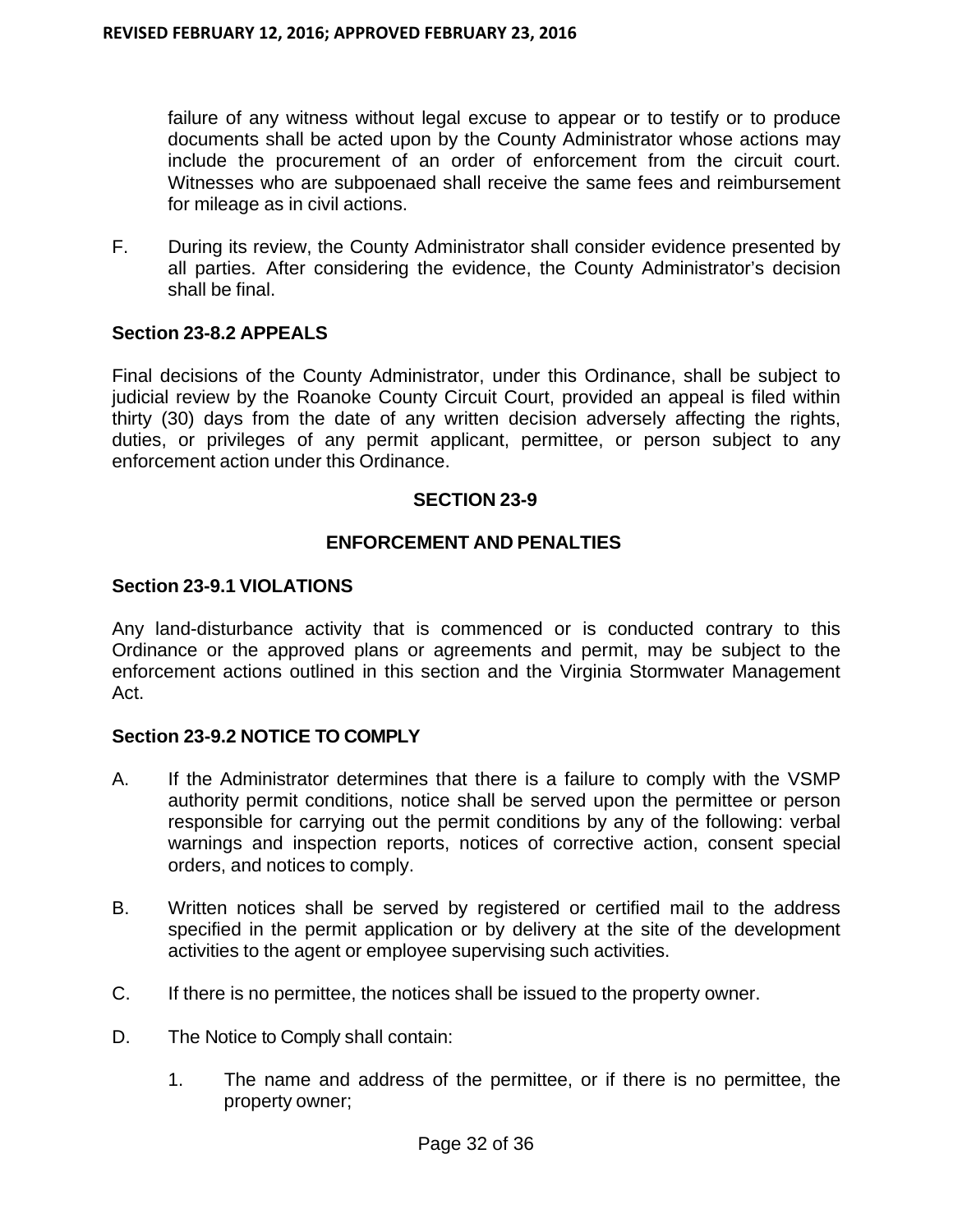- 2. The address when available or a description of the building, structure, or land upon which the violation is occurring;
- 3. A statement specifying the nature of the violation;
- 4. A description of the remedial measures necessary to bring the landdisturbing activity into compliance with this Ordinance and a time schedule for the completion of such remedial action.
- E. Upon failure to comply within the specified time, the permit may be revoked and the permittee shall be deemed to be in violation of this chapter and, upon conviction, shall be subject to the penalties provided by this chapter.

#### **Section 23-9.3 STOP WORK ORDERS**

- A. If a permittee fails to comply with a notice issued in accordance with Section 23- 9.2 within the time specified, the Administrator may issue an order requiring the owner, permittee, person responsible for carrying out an approved plan, or the person conducting the land-disturbing activities without an approved plan or required permit to cease all construction land-disturbing activities until the violation of the permit has ceased, or an approved plan and required permits are obtained, and specified corrective measures have been completed. Such Stop Work Orders shall become effective upon service on the person by certified mail, return receipt requested, sent to the address specified in the land records of the locality, or by personal delivery by an agent of the Administrator.
- B. However, if the Administrator finds that any such violation presents an imminent and substantial danger of causing harmful stormwater runoff impacts to its MS4 system or waters within the watersheds of the Commonwealth, it may issue, without advance notice or hearing, an emergency order directing such person to cease immediately all land-disturbing activities on the site and shall provide an opportunity for a hearing, after reasonable notice as to the time and place thereof, to such person, to affirm, modify, amend, or cancel such emergency order. If a person who has been issued an order is not complying with the terms thereof, the Administrator may request the County Attorney to institute a proceeding for an injunction, mandamus, or other appropriate remedy.
- C. This "Stop Work Order" shall be in effect until the County confirms that the land- disturbing activity is in compliance with the requirements of this Ordinance and the violation has been satisfactorily addressed. Upon failure to comply within the time specified, the permit may be revoked and the applicant shall be deemed to be in violation of this article and upon conviction shall be subject to the penalties provided by this Ordinance.

## **Section 23-9.4 CIVIL AND CRIMINAL PENALTIES**

Page 33 of 36 A. Any person violating or failing, neglecting, or refusing to obey any rule,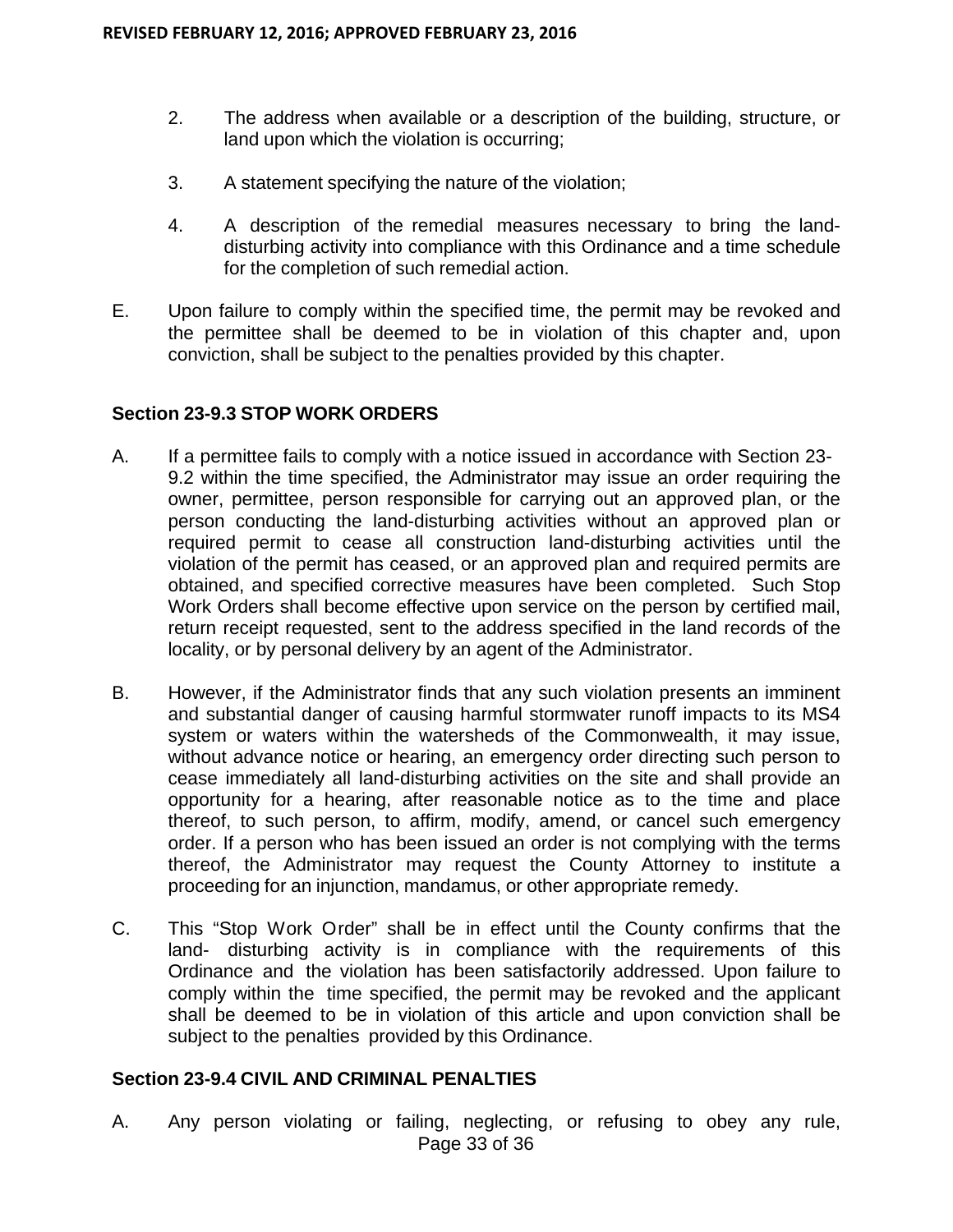regulation, ordinance, order, approved standard or specification, or any permit condition issued by the Administrator may be compelled in a proceeding instituted in the Roanoke County Circuit Court to obey same and to comply therewith by injunction, mandamus, or other appropriate remedy.

- B. Any person who violates any provision of this Ordinance or who fails, neglects, or refuses to comply with any order of the Administrator, shall be subject to a civil penalty not to exceed \$32,500 for each violation within the discretion of the court. Each day of violation of each requirement shall constitute a separate offense.
- C. Violations for which a penalty may be imposed under this Subsection include, but are not limited to the following:
	- 1. No state permit registration;
	- 2. No SWPPP;
	- 3. Incomplete SWPPP;
	- 4. SWPPP not available for review;
	- 5. No approved erosion and sediment control plan;
	- 6. Failure to install stormwater BMPs or erosion and sediment controls;
	- 7. Stormwater BMPs or erosion and sediment controls improperly installed or maintained;
	- 8. Operational deficiencies;
	- 9. Failure to conduct required inspections;
	- 10. Incomplete, improper, or missed inspections; and
	- 11. Discharges not in compliance with the requirements of Section 9VAC25- 880-70 of the general permit.
- D. The Administrator may issue a summons for collection of the civil penalty and the action may be prosecuted in the appropriate court.
- E. In imposing a civil penalty pursuant to this Subsection, the court may consider the degree of harm caused by the violation and also the economic benefit to the violator from noncompliance.
- Page 34 of 36 F. Any civil penalties assessed by a court as a result of a summons issued by the County shall be paid into the County treasury to be used for the purpose of minimizing, preventing, managing, or mitigating pollution of the waters of the County and abating environmental pollution therein in such manner as the court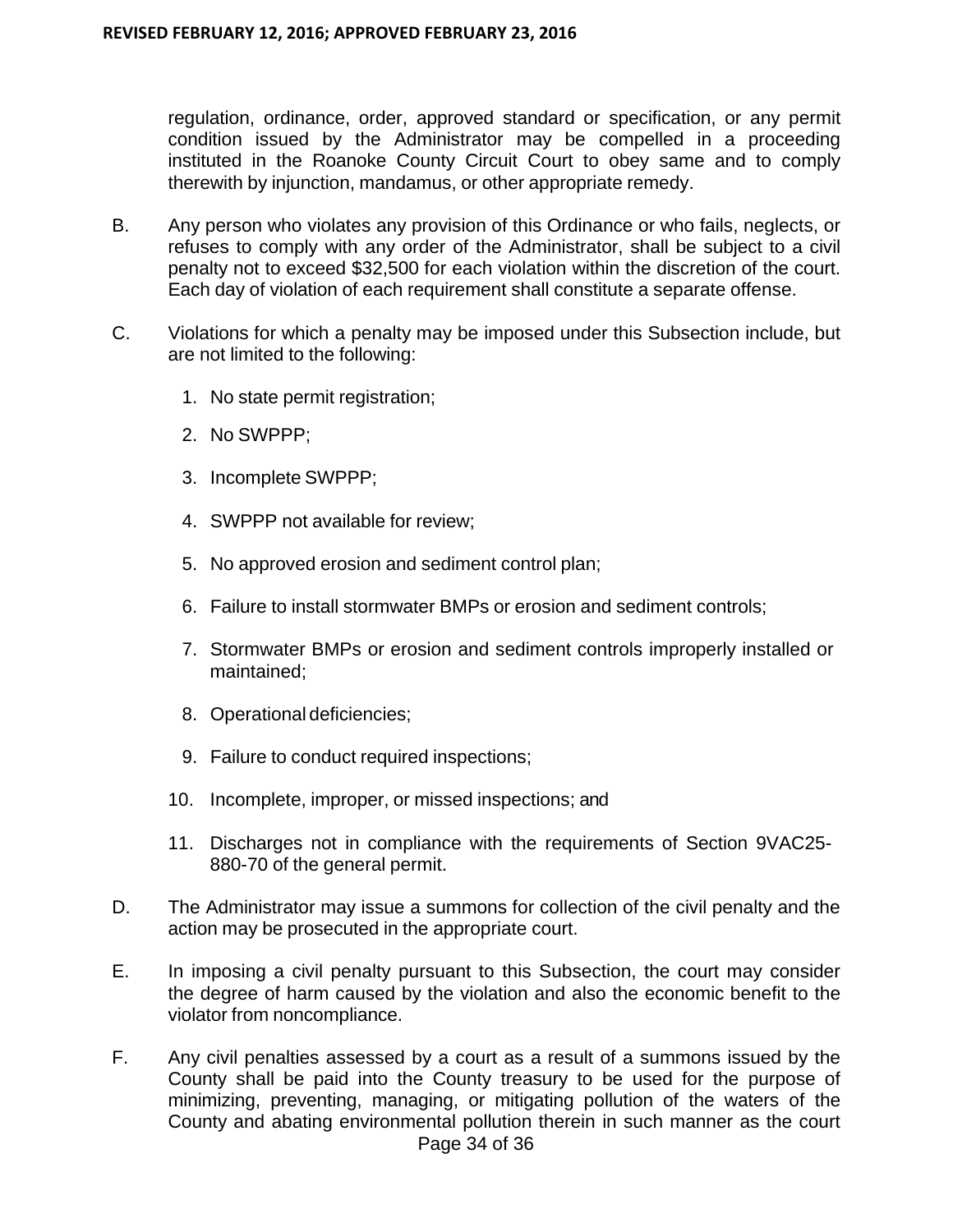may, by order, direct.

G. With the consent of any person who has violated or failed, neglected or refused to obey this Ordinance or any condition of a permit, the County may provide, in an order issued by the Administrator against such person, for the payment of civil charges for violations in specific sums, as indicated in the following schedule:

- 1. Commencement of land disturbing activity without receiving coverage under the General Permit from the Department shall be one thousand dollars (\$1,000.00) per day.
- 2. Commencement of land disturbing activity without preparation of a SWPPP shall be five hundred dollars (\$500.00) per day.
- 3. Commencement of land disturbing activity with an incomplete SWPPP, or failure to properly amend a SWPPP to reflect changes in design, construction, operation, or maintenance that has a significant effect on the discharge of pollutants to surface waters and has not been previously addressed in the SWPPP shall be three hundred dollars (\$300.00) per day;
- 4. State permit registration statement not posted, or SWPPP not available for review shall be three hundred dollars (\$300.00) per day.
- 5. Failure to comply with SWPPP requirements shall be three hundred dollars (\$300.00) per day;
- 6. Failure to conduct and document required inspections shall be three hundred dollars (\$300.00) per day.
- 7. Incomplete, improper, or missed inspections, including lack of proper signature shall be three hundred dollars (\$300.00) per day.
- 8. Discharges not in compliance with the requirements of Section 9VAC25- 880-70 of the general permit shall be three hundred dollars (\$300.00) per day.
- 9. Failure to obey a stop work order shall be one thousand dollars (\$1,000.00) per day.
- 10. Failure to stop work when a permit is revoked shall be one thousand dollars (\$1,000.00) per day.
- H. The total civil charges are not to exceed the limit specified in subdivision B of this section. Such civil charges shall be instead of any appropriate civil penalty which could be imposed under subdivision B.
- Page 35 of 36 I. Any civil charge shall be paid into the County treasury to be used for the purpose